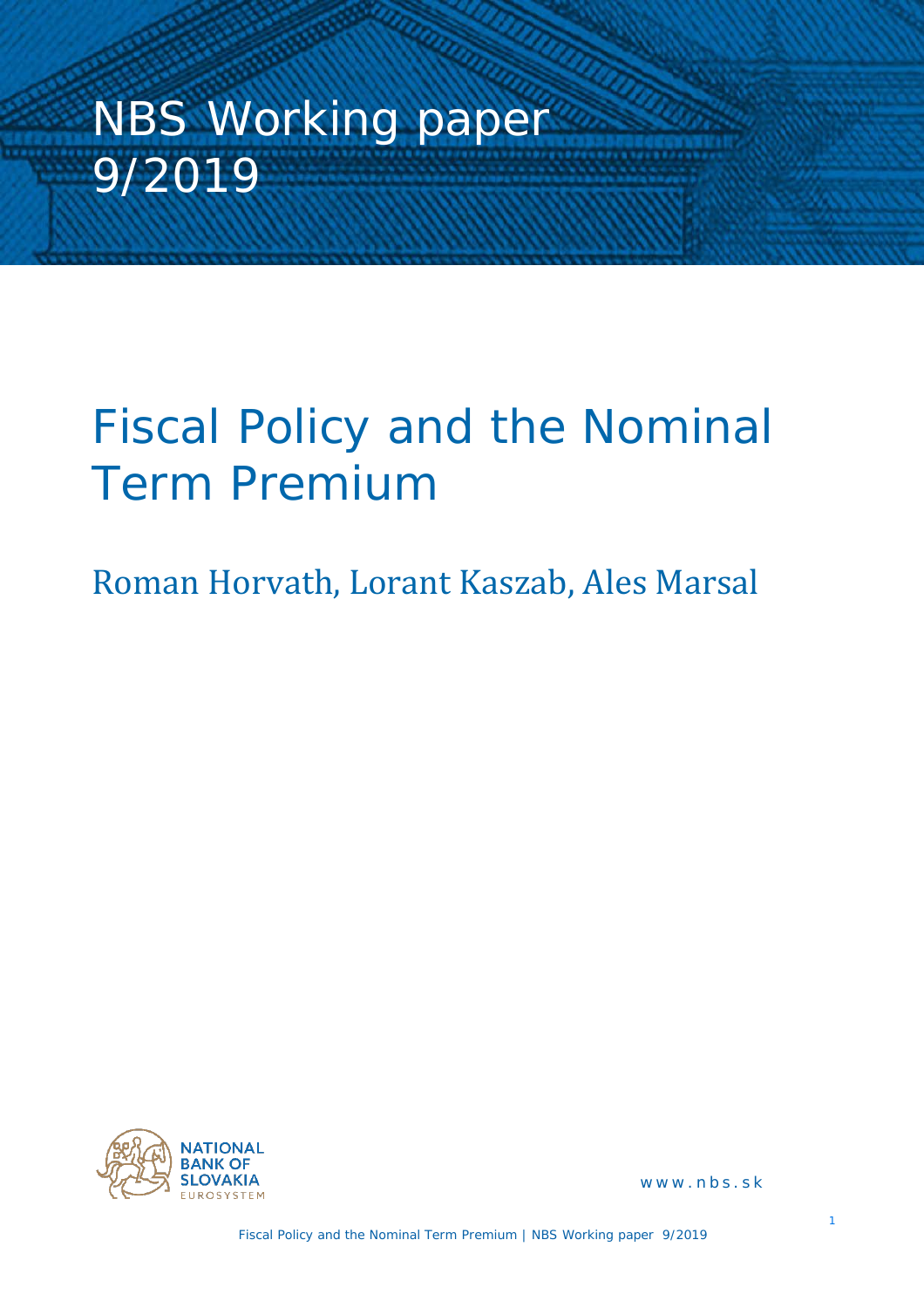

© Národná banka Slovenska 2019 research@nbs.sk

This publication is available on the NBS website www.nbs.sk/en/publications-issued-by-the-nbs/research-publications

The views and results presented in this paper are those of the authors and do not necessarily represent the official opinion of the National Bank of Slovakia.

ISSN 2585-9269 (online)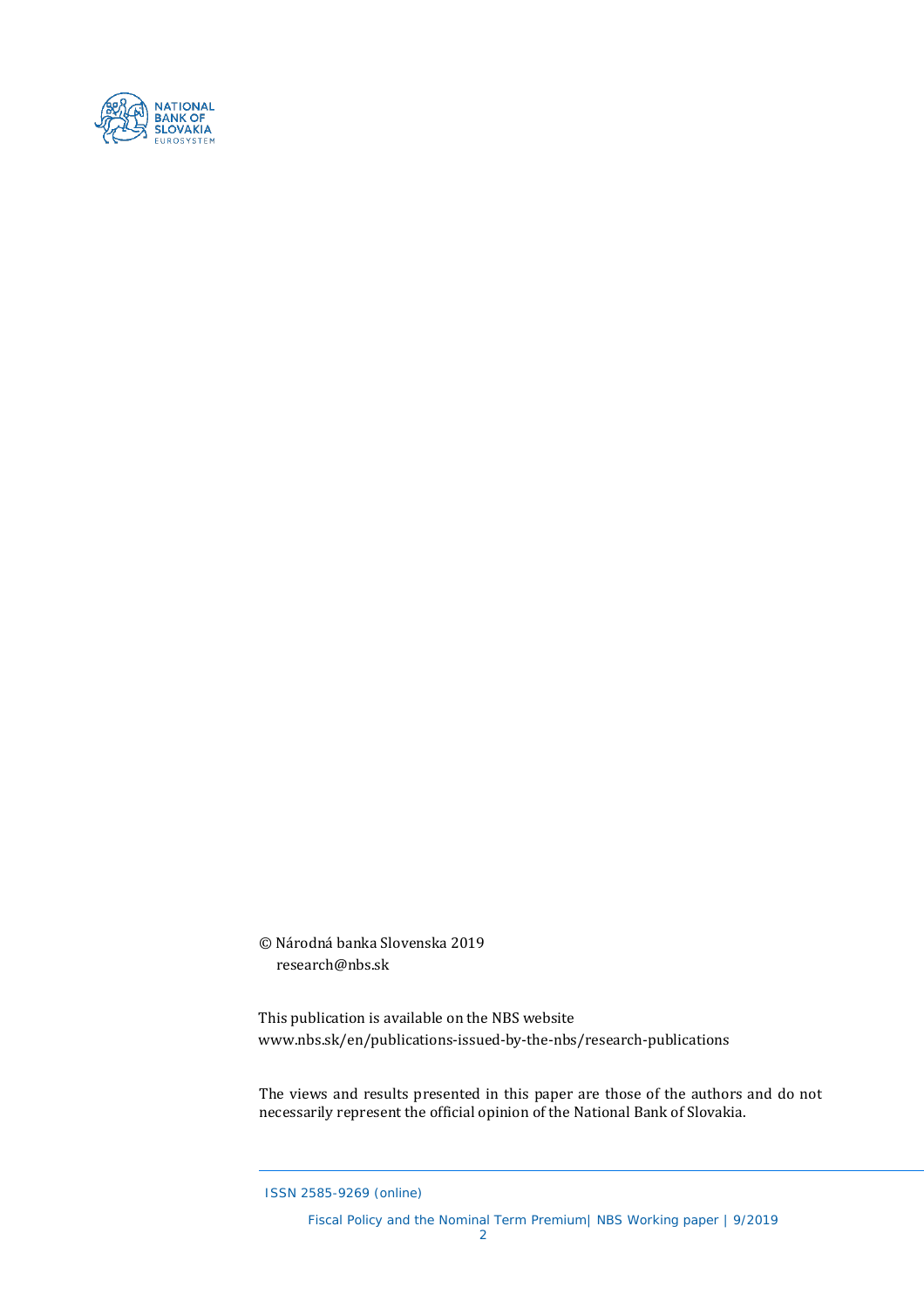## Fiscal Policy and the Nominal Term Premium\*

Lorant Kaszab † Roman Horvath  $\frac{1}{4}$  Ales Marsal  $\frac{8}{1}$ 

December 2, 2019

#### **Abstract**

We estimate a New Keynesian model on post-war US data with generalised method of moments using either constant or time-varying debt and distortionary labor income taxes. We show that accounting for government debt and distortionary taxes help the New Keynesian model match the level of the nominal term premium with a lower relative risk-aversion than typically found in the literature.

*Keywords:* zero-coupon bond, nominal term premium, balanced budget rule, income taxation; *JEL-Codes:* E13, E31, E43, E44, E62

<sup>\*</sup>We thank Pok-sang Lam; Gianluca Benigno; Szabolcs Deak; Max Gillman; Istvan Konya; Albert Marcet, Patrick Minford; Zsuzsa Munkacsi; Marco del Negro; Panayiotis Pourpourides; David Staines and Mike Wickens for helpful comments. We are thankful for the support of the Czech Science Foundation (GACR P402/12/097). We are also grateful for the comments we received at the Slovak and Hungarian National Banks, the Cardiff Business School, the Young Economists' Meeting in Brno, a seminar at the CIMS at the University of Surrey and the Hungarian Economic Society conference.

<sup>†</sup>Magyar Nemzeti Bank. E-mail: lorantkaszab1@gmail.com

<sup>‡</sup>Charles University, Prague. E-mail: roman.horvath@gmail.com

<sup>§</sup>National Bank of Slovakia. E-mail: ales.marsal@nbs.sk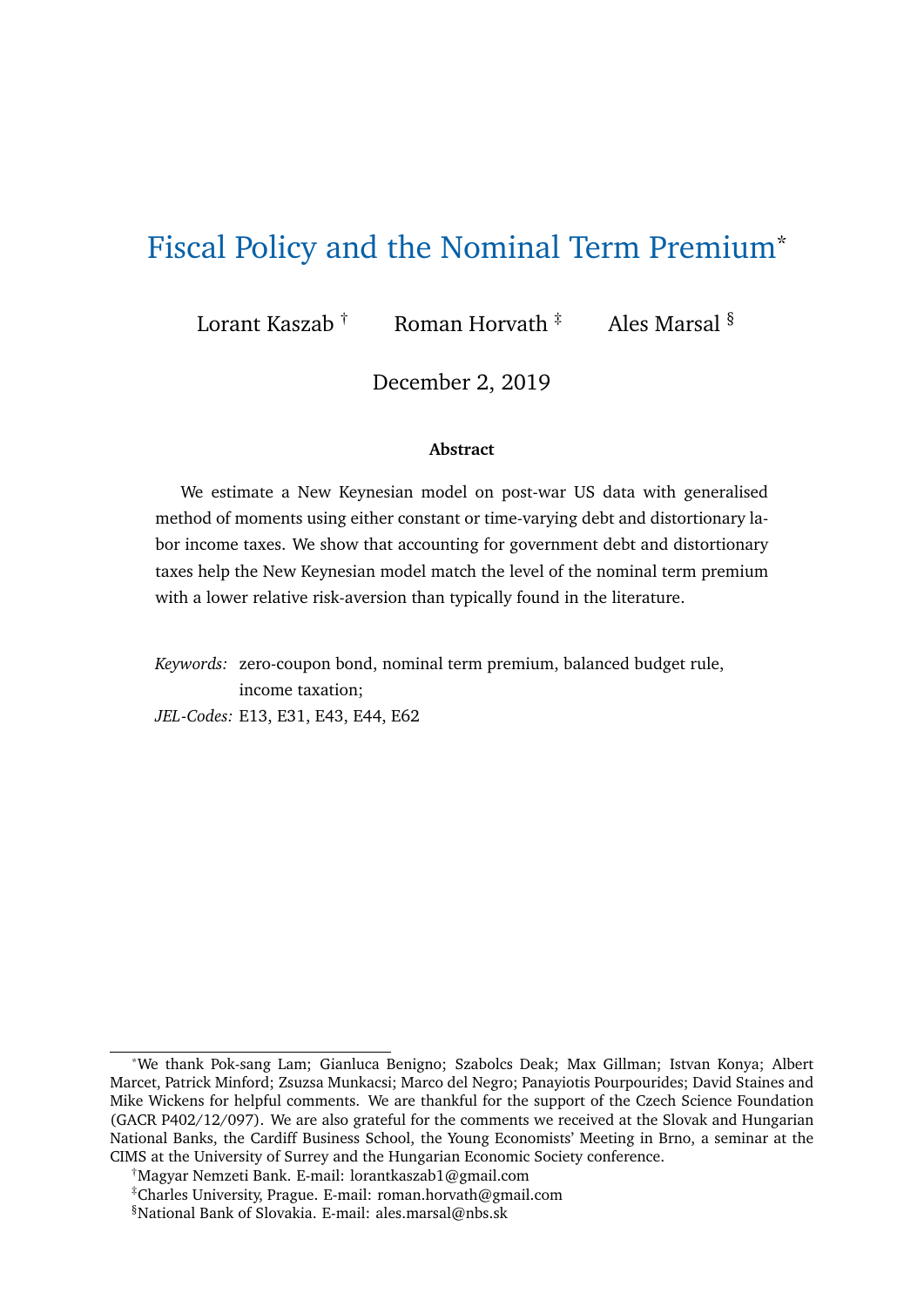## **NON-TECHNICAL SUMMARY**

The yield curve is an internal part of the transmission mechanism of monetary policy since it works as a core link between monetary policy instrument and aggregate demand. It has been believed that the monetary policy has relatively good control over the yield curve through its instrument in the form of short rate which is essentially a regulated price by the monetary policy authority and long rates are nothing else than risk adjusted expectations about future short rates. Monetary policy conduct has been therefore at the heart of explaining what determines the level (future short rates) and the shape (uncertainty about future rates) of the yield curve. Nevertheless, the theoretical literature, namely macro-finance models, has been facing difficulties for decades in explaining why the term structure of interest rates is on average upward slopping.

We shed a new light on this long-standing puzzle in the macro-finance literature, the "bond premium puzzle" (cf. Backus, Gregory and Zin (1989), and Den-Haan (1995)), by highlighting that fiscal policy, more specifically the size of government debt and the way it is financed, impacts the compensation for risk (term premia) investors require for holding the government bonds. Traditionally, to match the term premia agents had to be overly risk averse in the model. In our model with more elaborate fiscal side we can match the average compensation for risk with a coefficient of relative risk aversion which is more in line with the data. To bring our theoretical model to the data, we estimate the structural parameters by GMM.

Figure 1: The link between the coefficient of relative risk-aversion (CRRA) and the nominal term premium using the estimated models.

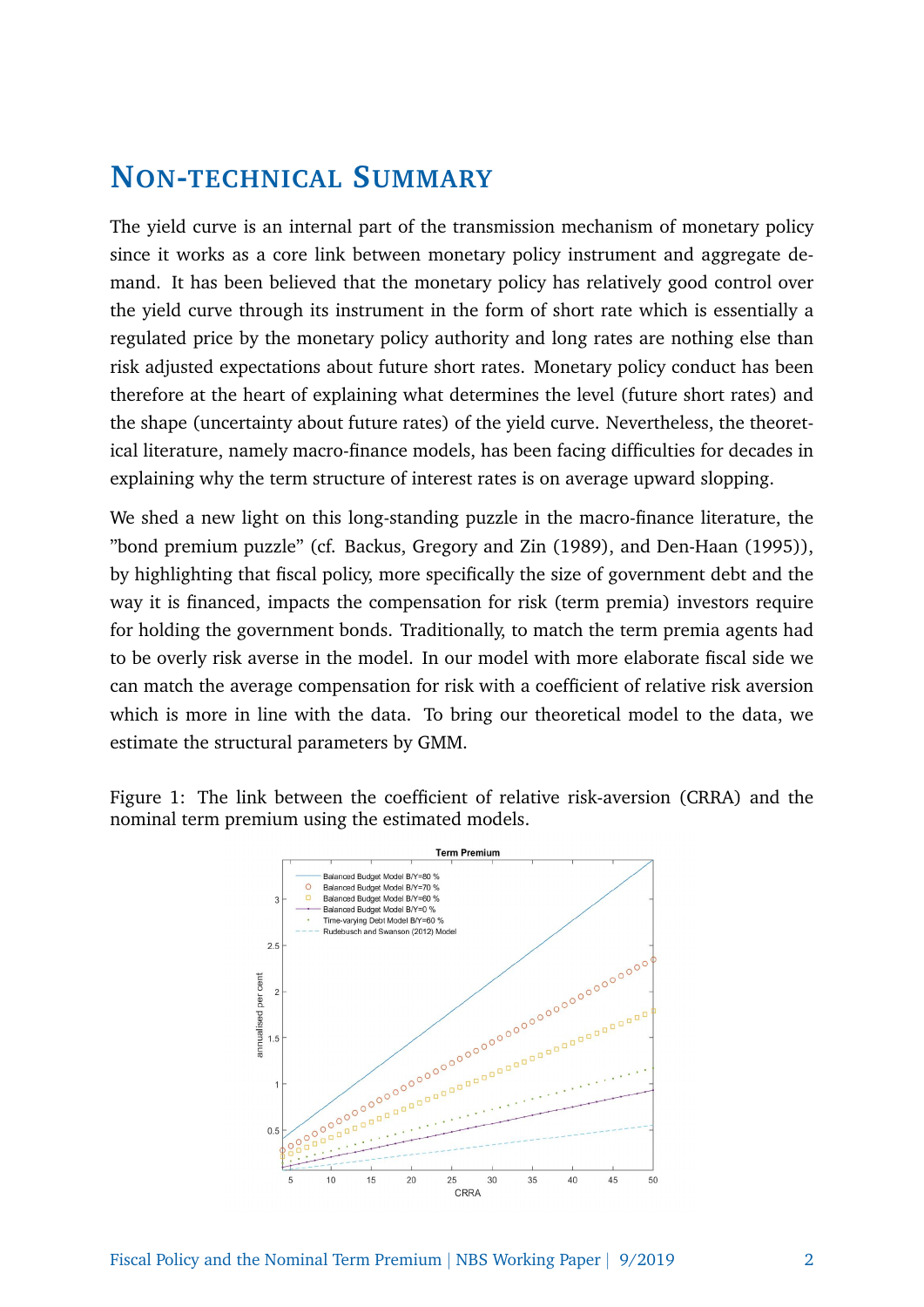The figure 1 shows the link between the coefficient of relative risk-aversion (CRRA) and the nominal term premium using the estimated models. In an economy with balanced budget and low debt to output ratio the compensation for risk required by investors to hold nominal bonds with longer maturity will be small even if they are overly risk averse (an example being the Rudebusch and Swanson model). However, if the overall indebtedness of the country is high, or if the level of debt varies over time, investors will hold nominal bonds with higher maturity only if bonds provide extra term premium. The source of risk comes from the fact that higher and less predictable level of debt worsens the property of bonds to function as a mean of saving. Distortionary taxes and the level of debt increase inflation in the model but decrease output. Long maturity bonds and thus savings lose their real value at the time when output decreases and amplify the fluctuations in investors wealth.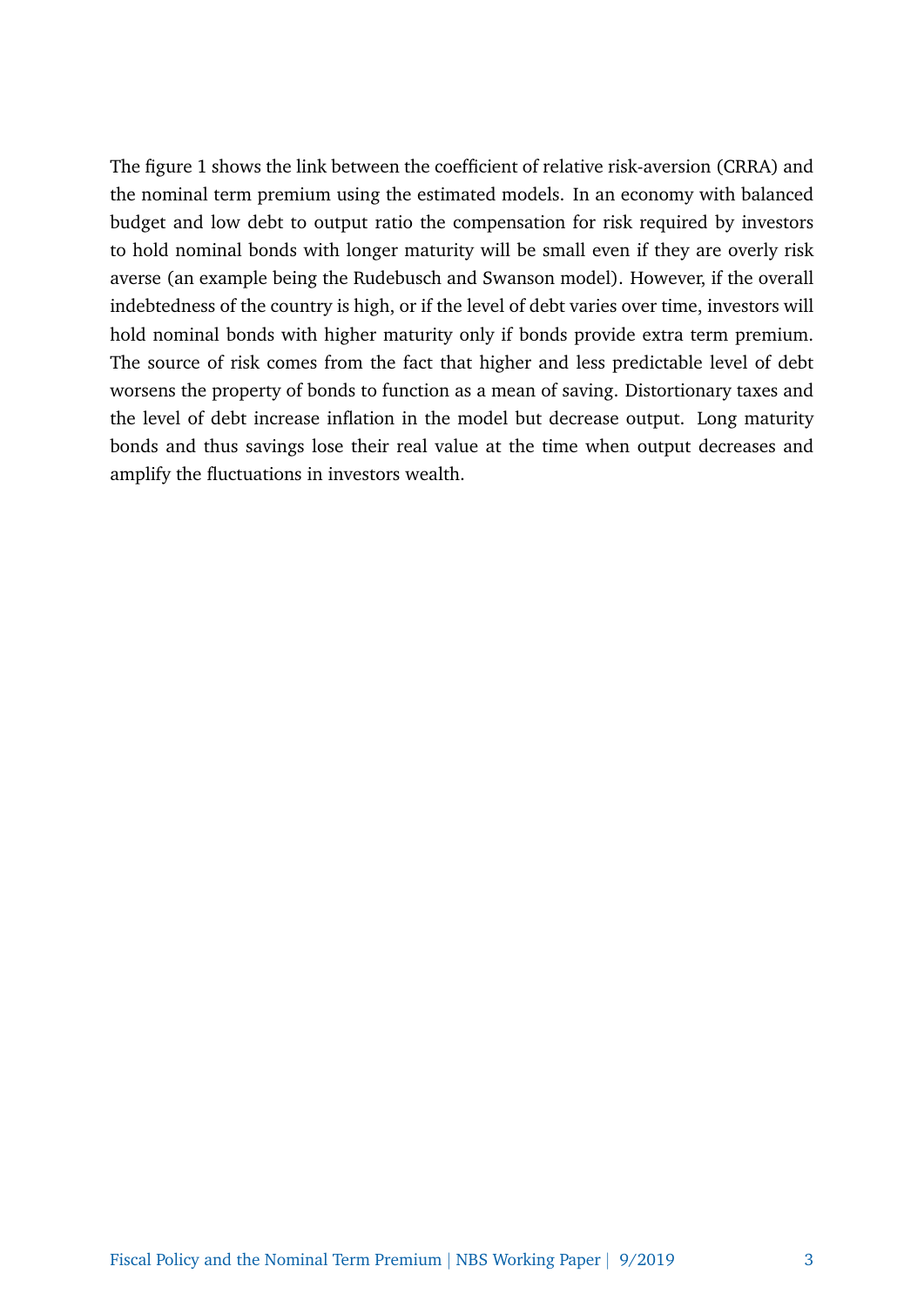## **1. INTRODUCTION**

This paper explores how fiscal policy affects the term premium in the yields of long-term bonds from a macro-finance perspective. The yield on long-term nominal bonds (such as US Treasury securities or UK gilts) includes a term premium that investors require as compensation for nominal and real risks over the lifetime of the bond. Macro-finance models aim to jointly match a set of macroeconomic and finance moments, such as the variability of consumption growth and the sizable nominal term premium (NTP), respectively.

Our model is an extension of the New Keynesian macro-finance model developed by Rudebusch and Swanson (2012) (henceforth, RS) on the fiscal side. We have three departures from RS, who assume that the government budget is balanced through lumpsum taxes in each period. First, we consider constant government debt (balanced budget) and the more realistic case of time-varying debt. The latter implies that government budget deficits can occur, which is true for most countries and various time periods. Second, the government budget in our paper is consolidated through distortionary income taxes<sup>1</sup> in both scenarios. Third, we estimate the model instead of calibrating it as in RS. In particular, we take a third-order Taylor series approximation of the model and estimate it on US data for 1961-2007 using the Generalized Method of Moments (GMM).

Macro-finance models have long struggled to match finance moments, such as the NTP on long-run bonds (see RS and the papers cited therein). The RS model, as well as our model, features Epstein-Zin recursive preferences, which are used to disentangle risk aversion from the intertemporal elasticity of substitution. With Epstein-Zin preferences, one can raise the risk aversion of the representative household to help produce high term premiums without reducing the intertemporal elasticity of substitution to counterfactually low levels. An important contribution of this paper is that our model, which is estimated on US data with detailed fiscal sector information, can match the NTP with lower risk aversion than can previous papers that operate with simpler fiscal setups (see, e.g., RS and Andreasen (2012)).

We contribute to the literature on the fiscal side as follows. In RS, the sources of the risks are temporary technology shocks that engineer negative covariance between consumption and inflation. For instance, a negative innovation in technology raises inflation but decreases consumption. With negative supply shocks, nominal bonds are risky in the sense that they deliver low real returns at a time of low consumption and output.

<sup>&</sup>lt;sup>1</sup>Income taxes distort the consumption-leisure trade-off in the model. In particular, the real wage, which governs this trade-off and is the opportunity cost of leisure, is smaller with positive taxes (also called the after-tax real wage).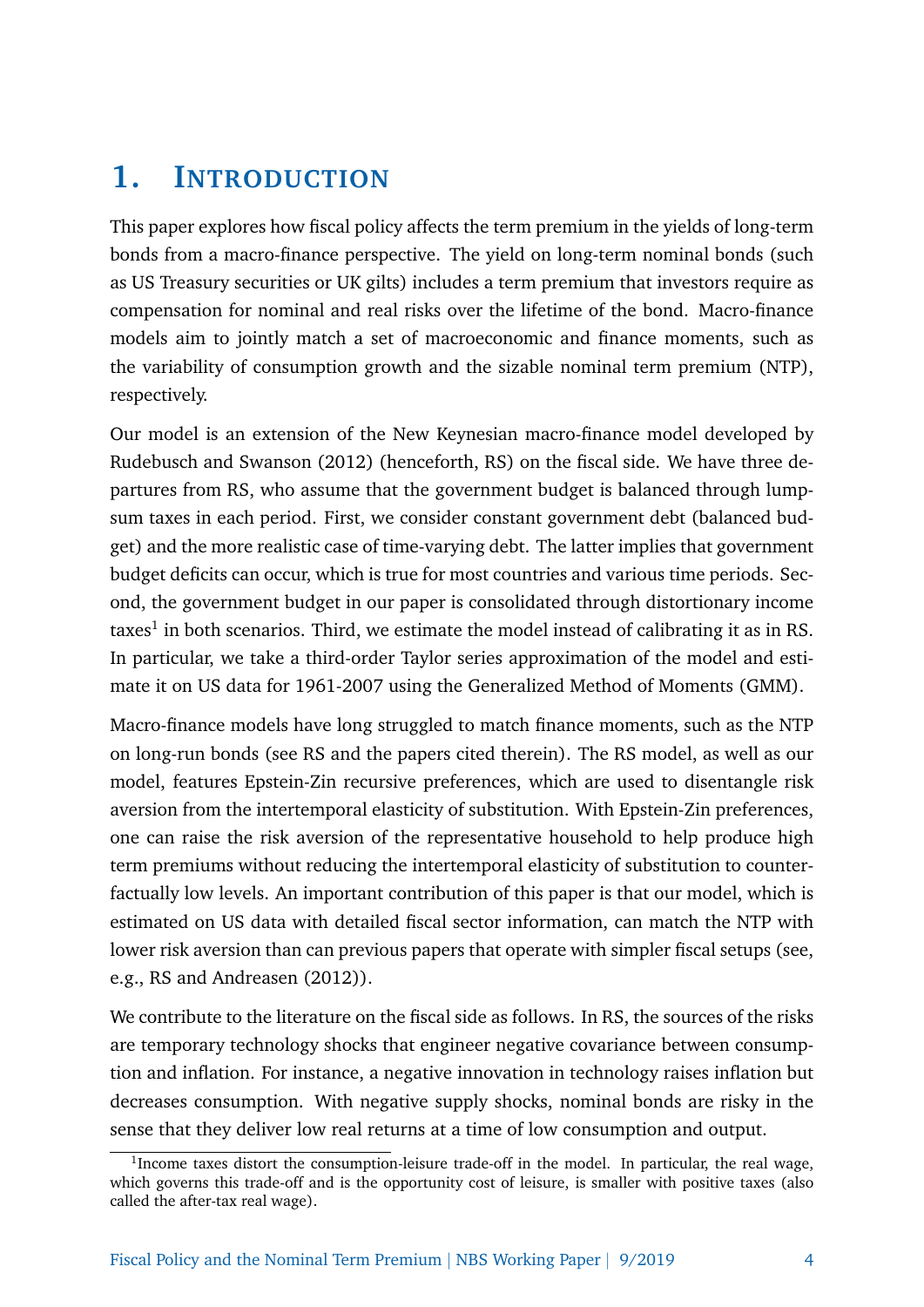In our setting, fiscal policy has similar effects to those of productivity shocks in RS. On the one hand, additional government purchases induce higher taxes, marginal costs and inflation through the New Keynesian Phillips curve. On the other hand, higher taxes urge households to substitute labor for leisure, resulting in lower production and consumption. Uncertainty about the evolution of government spending therefore leads to inflation risks and higher bond yields. With a steady-state debt-to-GDP ratio of approximately 70 percent (not uncommon in the US before the outbreak of the financial crises in 2008) our models easily capture the observed term-premium of 106 basis points (see Kim and Wright (2005)). We achieve this result using the same calibration as RS, whose model, however, delivers a term-premium of only 38 basis points.

#### **2. THE MODEL**

#### **2.1. HOUSEHOLDS**

Our model is based on the New Keynesian DSGE model of RS. The description of the households and firms' problems below closely follows RS.

The household maximizes the continuation value of its utility  $(V)$ , which is of Epstein-Zin form and follows the specification of RS:

$$
V_t = \begin{cases} U(C_t, L_t) + \beta \left[ E_t V_{t+1}^{1-\alpha} \right]^{\frac{1}{1-\alpha}} \text{ if } U(C_t, L_t) \ge 0\\ U(C_t, L_t) - \beta \left[ E_t (-V_{t+1})^{1-\alpha} \right]^{\frac{1}{1-\alpha}} \text{ if } U(C_t, L_t) < 0. \end{cases}
$$
(1)

The households' problem is subject to its flow budget constraint:

$$
B_t + P_t C_t = (1 - \tau_t)W_t L_t + D_t + R_{t-1} B_{t-1}.
$$
\n(2)

In equation (1),  $\beta$  is the discount factor. Utility (U) at period t is derived from consumption  $(C_t)$  and leisure  $(1 - L_t)$ .  $E_t$  denotes expectations conditional on information available at time t. As the time frame is normalized to one, leisure time  $(1 - L_t)$  is what remains after spending some time working  $(L_t)$ .  $W_tL_t$  is labor income,  $R_t$  is the return on the one-period nominal bond,  $B_t$ ,  $D_t$  is dividend income, and  $\tau_t$  is taxes on labor income.

To be consistent with balanced growth, RS imposes the following functional form on  $U$ :

$$
U(C_t, L_t) = \frac{C_t^{1-\varphi}}{1-\varphi} + \chi_0 Z_t^{1-\varphi} \frac{(1-L_t)^{1-\chi}}{1-\chi}, \quad \varphi, \chi > 0,
$$
 (3)

where  $Z_t$  is an aggregate productivity trend, and  $\varphi, \ \chi, \ \chi_0 \ > \ 0.$  The intertemporal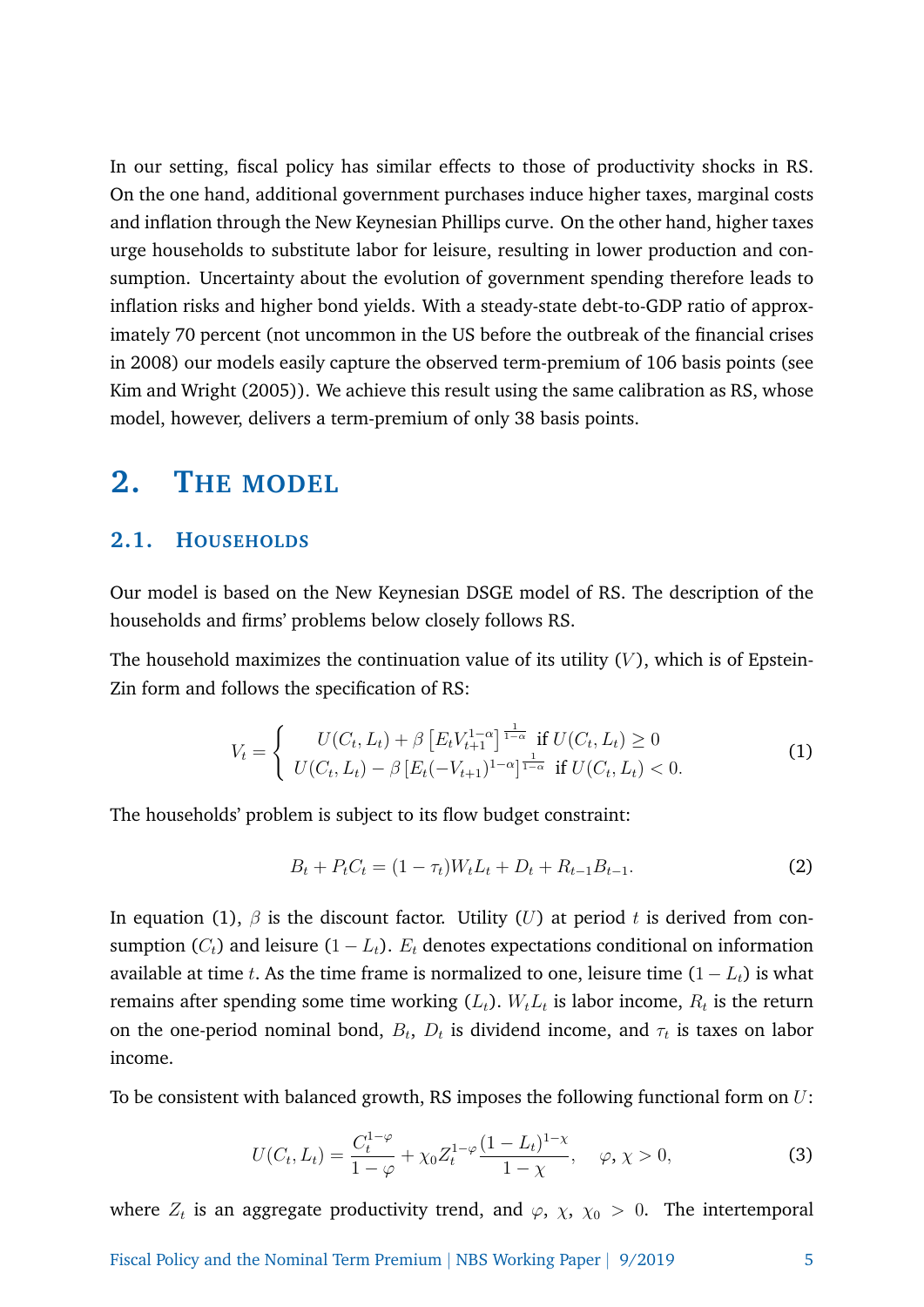elasticity of substitution (IES) is  $1/\varphi$ , and the Frisch labor supply elasticity is given by  $(1 - \bar{L})/\chi\bar{L}$ , where  $\bar{L}$  is the steady state of hours worked.

It is of interest to report the relationship between the coefficient of relative risk-aversion  $RRA<sup>c</sup>$  and the Epstein-Zin curvature parameter ( $\alpha$ ):

$$
RRA^{c} = \frac{\varphi}{1 + \frac{\varphi}{\chi} \frac{(1-L)}{L} \left(\frac{1}{(1-\tau)}\right)} + \alpha \frac{1-\varphi}{\left(1 + (1-\tau)\frac{1-\varphi}{1-\chi} \frac{(1-L)}{L}\right)}
$$
(4)

Equation 4 shows that the risk aversion measure is affected by the income tax,  $\tau$ .

#### **2.2. FIRMS**

Intermediary firms maximize their profits and face Calvo style price-setting frictions. Accordingly, a  $1 - \xi$  fraction of firms can set their price optimally in each period. There is a perfectly competitive sector that purchases a continuum of intermediary goods and turns them into a single final good using a CES aggregator.

Intermediary firm *i* produces output  $(Y_t(i))$  using the following technology:

$$
Y_t(i) = A_t[K_t(i)]^{1-\eta} [Z_t L_t(i)]^{\eta},\tag{5}
$$

which substituting for  $Y_t(i)$  the demand for product  $i$   $(Y_t(i) = \left(\frac{P_t(i)}{P_t}\right)^T$  $P_t$  $\int_{0}^{-\frac{1+\theta}{\theta}} Y_t$  and aggregating across firms, yields:

$$
Y_t = \Delta_t^{-1} A_t [K_t]^{1-\eta} [Z_t L_t]^{\eta}, \ 0 < \eta < 1,\tag{6}
$$

where  $K_t = Z_t \overline{K}$  is the aggregate capital stock ( $\overline{K}$  is fixed),  $\eta$  is the share of labor in production,  $\Delta_t \equiv \int_0^1 \left( \frac{P_t(i)}{P_t} \right)$  $P_t$  $\int_{0}^{-\frac{1+\theta}{\theta}} di$  is price dispersion.  $\theta$  is the net markup and  $\frac{1+\theta}{\theta}$  is the elasticity of substitution among intermediary goods.

 $A_t$  is a stationary aggregate productivity shock:

$$
\log A_t = \rho_A \log A_{t-1} + \varepsilon_t^A,
$$

where  $\varepsilon_t^A$  is an independently and identically distributed (iid) stochastic technology shock drawn from Gaussian Normal distribution with mean zero and variance  $\sigma_A^2$ . The profitmaximisation problem of the intermediary firm leads to the New Keynesian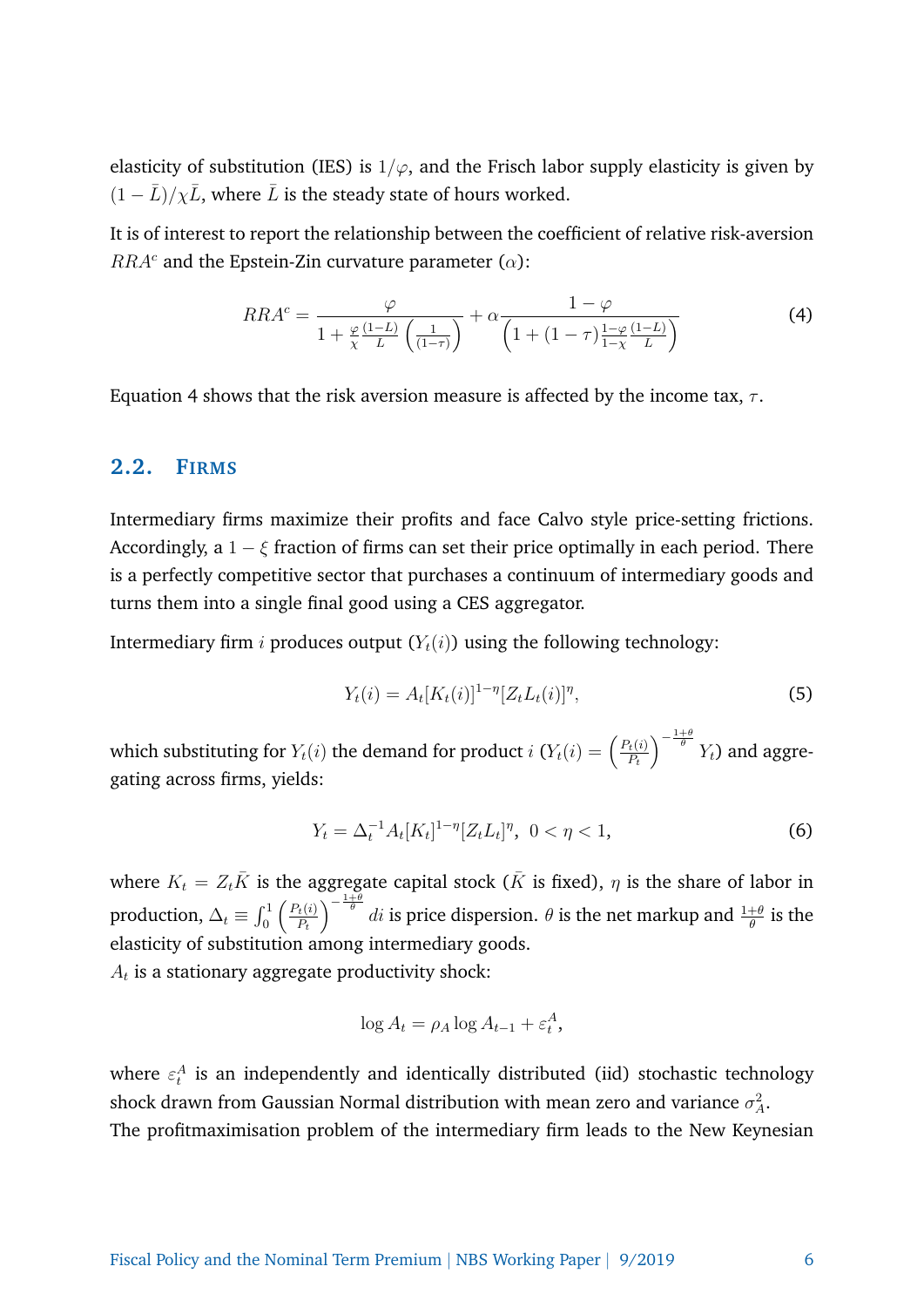Phillips curve which can be written recursively as follows:

$$
\tilde{P}_t^{1+\frac{(1+\theta)(1+\eta)}{\theta\eta}} = \frac{Zn_t}{Zd_t},\tag{7}
$$

where

$$
Zn_t = (1+\theta)MC_t^{\text{real}}Y_t + \xi\beta\mathcal{K}_t^{\text{real}}\pi_{t+1}^{\frac{1+\theta}{\theta\eta}}Zn_{t+1},\tag{8}
$$

and

$$
Zd_t = Y_t + \xi \beta \mathcal{K}_t^{\text{real}} \pi_{t+1}^{\frac{1}{\theta}} Zd_{t+1}.
$$
 (9)

In equation (7)  $\tilde{P}_t$  denotes the ratio of the optimal price and the aggregate price index. In equations (8) and (9) the average real marginal cost  $(MC_t^{\text{real}})$  is defined as:

$$
MC_t^{\text{real}} = \frac{W_t/P_t}{\eta} \left(\frac{Y_t}{\bar{K}}\right)^{\frac{1-\eta}{\eta}} A_t^{-1/\eta},
$$

and the real stochastic discount factor is given by:

$$
\mathcal{K}_{t,t+T}^{\text{real}} \equiv \left(\frac{C_{t+1}}{C_t}\right)^{-\varphi} \left[\frac{V_{t+1}}{(E_t V_{t+1}^{1-\alpha})^{1/(1-\alpha)}}\right]^{-\alpha}.
$$

The recursive form of the Phillips curve is derived in detail in the Appendix. The market clearing equation reads as:

$$
Y_t = C_t + \delta K_t + G_t,
$$

where  $\delta$  is the depreciation rate of capital and  $G_t$  is the government spending shock. Monetary and fiscal policy are described in the section below.

#### **2.3. MONETARY AND FISCAL POLICY**

**Monetary Policy.** The New Keynesian model is closed by a monetary policy rule (a so-called Taylor rule):

$$
dR_t = \rho_i dR_{t-1} + (1 - \rho_i)[\bar{R} + \log \tilde{\Pi}_t + g_\pi(\log(\tilde{\Pi}_t) - \log(\Pi^*)) + g_y(Y_t - Y_t^*)/Y_t^*] + \varepsilon_t^i, \tag{10}
$$

where  $dR_t$  is the deviation of the policy rate from its steady-state,  $\check{\Pi}_t$  is a four-quarter moving average of inflation (defined below), and  $Y_t^*$  is the trend level of output  $\bar Y Z_t$ (where Y denotes the steady-state level of  $Y_t/Z_t$  ). Here, R is the steady-state gross interest rate, which equals  $\log(\bar{\Pi}^*/\tilde{\beta}),\ \Pi^*$  is the target rate of inflation, and  $\varepsilon_t^i$  is an iid shock with mean zero and variance  $\sigma_i^2$ .  $\rho_i$  captures the motive for interest rate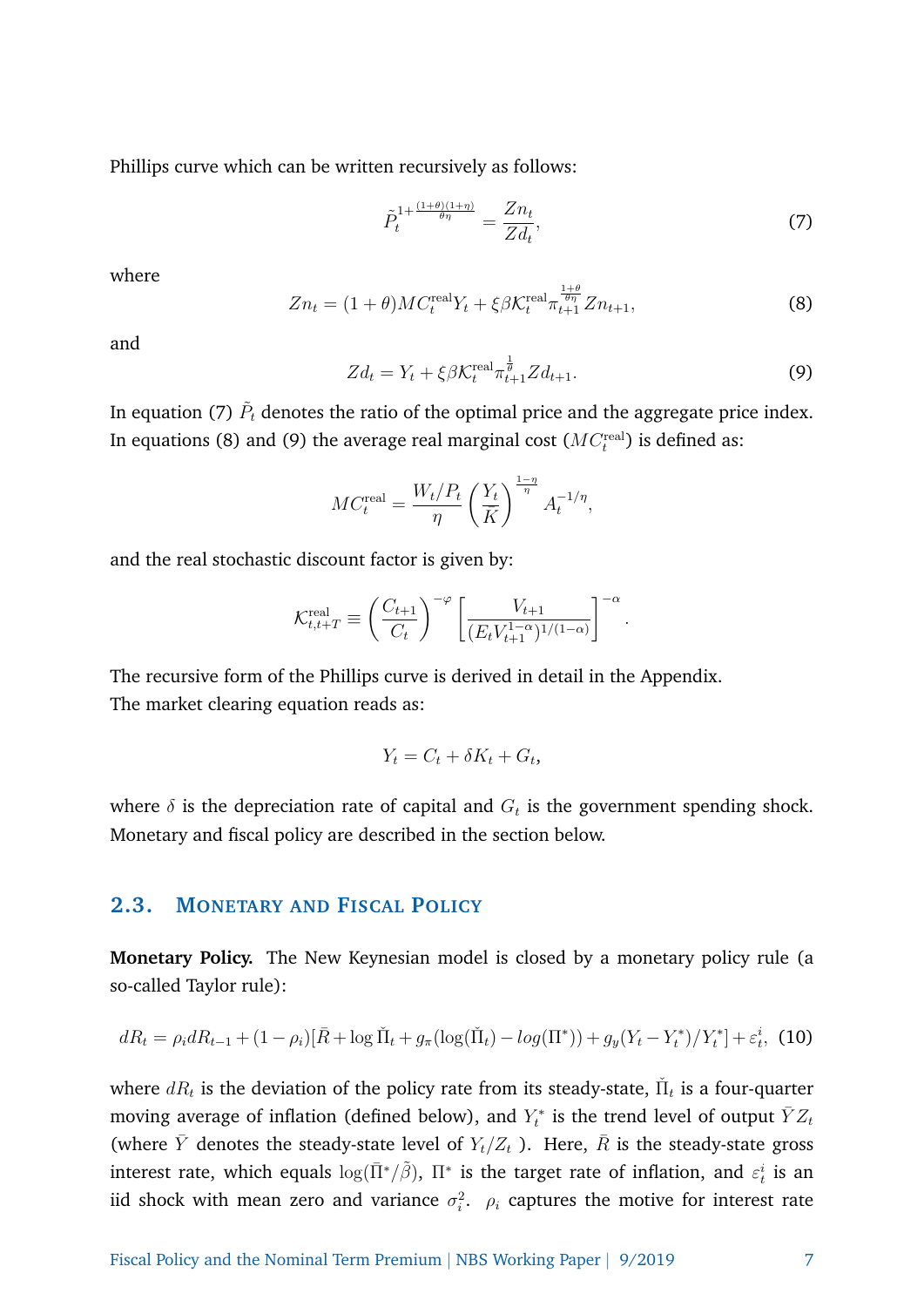smoothing.

The four-quarter moving average of inflation ( $\check{\Pi}_t$ ) can be approximated by a geometric moving average of inflation:

$$
\log \tilde{\Pi}_t = \theta_\pi \log \tilde{\Pi}_{t-1} + (1 - \theta_\pi) \log \Pi_t,\tag{11}
$$

where the calibration of  $\theta_{\pi} = 0.7$  in RS ensures that the geometric average in equation (11) has an effective duration of approximately four quarters. Below we also estimate  $\theta_{\pi}$  by GMM.

**Fiscal Policy.** Government spending follows the process:

$$
\log(g_t/\bar{g}) = \rho_G \log(g_{t-1}/\bar{g}) + \varepsilon_t^G, \ \ 0 < \rho_G < 1,\tag{12}
$$

where  $\bar{g}$  is the steady-state level of  $g_t \equiv G_t/Z_t$ , and  $\varepsilon_t^G$  is an iid shock with mean zero and variance  $\sigma_G^2$ .

In one of our fiscal scenarios, the government can issue debt in each time  $t$ . The evolution of debt from time  $t-1$  to time t is described by the government's budget constraint:

$$
b_t + \tau_t w_t L_t = \frac{\gamma^{-1} R_{t-1} b_{t-1}}{\Pi_t} + g_t,
$$
\n(13)

where  $b_t$  and  $w_t$  represent de-trended real government debt and real wages, respectively. All quantities are expressed in real terms, except for the nominal interest rate  $(R_t)$ . Here,  $R_{t-1}b_{t-1}$  denotes interest payments on the previous period's debt.

Our second fiscal scenario is the case of balanced budget (with either positive or zero steady-state government debt). If one imposes a restriction  $b_t = b_{t-1} = 0$  for all t, then expression (13) boils down to the balanced budget case  $(g_t = \tau_t w_t L_t$  for all t in the absence of steady-state debt  $b = 0$ ). In both fiscal scenarios, the government budget is consolidated through distortionary labor income tax revenue.

Our fiscal rule is motivated by the evidence in Romer and Romer (2010), which estimate the effects of exogenous tax changes on output and emphasizes that ignoring the influences of economic activity on tax policy leads to biased estimates of the macroeconomic effects of tax changes. To address these concerns, we allow the tax rate at time  $t$  to respond to previous period output, allowing for long delays in legislation and reactions to previous period debt to prevent the build-up of large debt-to-GDP ratios:

$$
d\tau_t = \rho_\tau d\tau_{t-1} + \rho_{\tau b} \hat{b}_{t-1} + \rho_{\tau y} \hat{y}_{t-1} + \varepsilon_t^{\tau}.
$$
\n(14)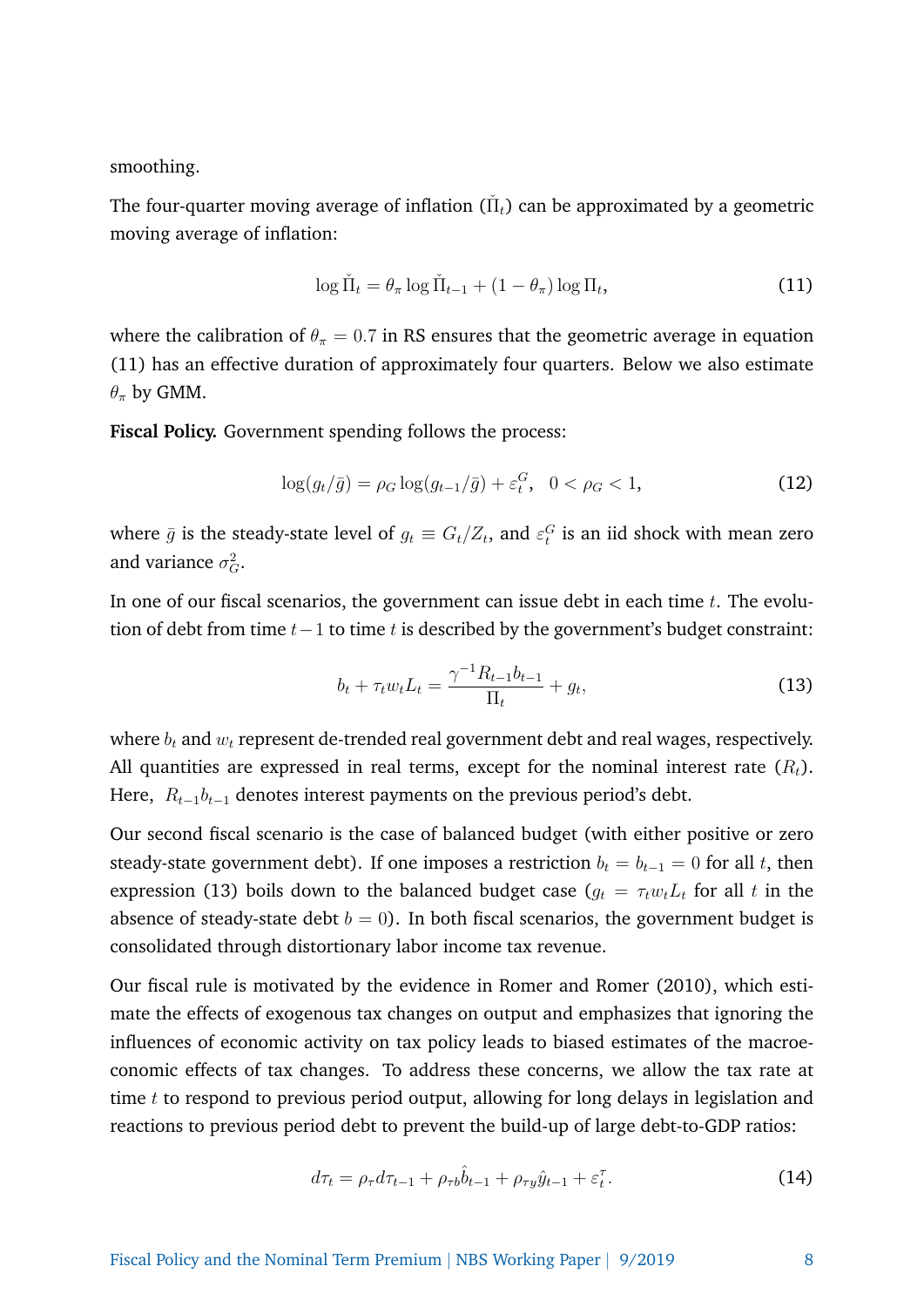Our specification of the fiscal policy rule captures the four main features suggested by Leeper et al. (2010) and Zubairy (2014). First, the response of taxes to the deviations of output from its steady-state captures some 'automatic stabilizer' component of fiscal policy (see parameter  $\rho_{\tau y}$ ). Second, we allow the income tax rate to respond to the state of government debt (see parameter  $\rho_{\tau b}$ ). Third, government spending and tax rates evolve persistently, which is allowed for in the form of autoregressive terms,  $\rho_q$ and  $\rho_{\tau}$ , in equations (12) and (14), respectively. Fourth, unexpected movement in the tax rate is reflected by the tax shock  $\varepsilon_t^{\tau}$ , which has a mean of zero and variance  $\sigma_{\tau}^2$ .

Finally, we note that goods and labor markets clear in equilibrium and that the transversality condition regarding bond holdings is satisfied.

### **3. BOND PRICING**

The price of a default-free *n*-period zero-coupon bond that pays \$1 at maturity can be described with a recursive formula:

$$
p_t^{(n)} = E_t \{ m_{t+1} p_{t+1}^{(n-1)} \},
$$

where  $m_{t+1} \equiv m_{t,t+1}$  is the stochastic discount factor,  $p_t^{(n)}$  denotes the price of the bond at time  $t$  with maturity  $n$ , and  $p_t^{(0)} \equiv 1$ , i.e., the time  $t$  price of \$1 delivered at time  $t$  is \$1. To calculate the term premium, we need the bond price expected by the so-called risk-neutral investor who is rolling over a one-period investment for 10 years (in case a bond with 10-year maturity). The risk -neutral bond price can be expressed through the expectations hypothesis of the term structure:

$$
\hat{p}_t^{(n)} = e^{-i_t} E_t \hat{p}_{t+1}^{(n-1)},\tag{15}
$$

where  $\hat{p}^{(0)}_t\equiv 1.$  Equation (15) is also recursive and states that the current period price of the bond is the present discounted value of the next period bond price, where the discount factor is the risk-free rate rather than the stochastic discount factor.

The continuously compounded yield to maturity of the  $n$ -period zero-coupon bond is defined as:

$$
i_t^{(n)} = -\frac{1}{n} \log p_t^{(n)}.
$$

The implied term premium is defined as the difference between the yield expected by the risk-averse investor  $(i^{(n)}_t)$  $\epsilon_t^{(n)}$ ) minus the yield expected by the risk-neutral investor  $(\hat{\imath}_t^{(n)})$  $\binom{n}{t}$ :

$$
TP_t^{(n)} = i_t^{(n)} - \hat{i}_t^{(n)}.
$$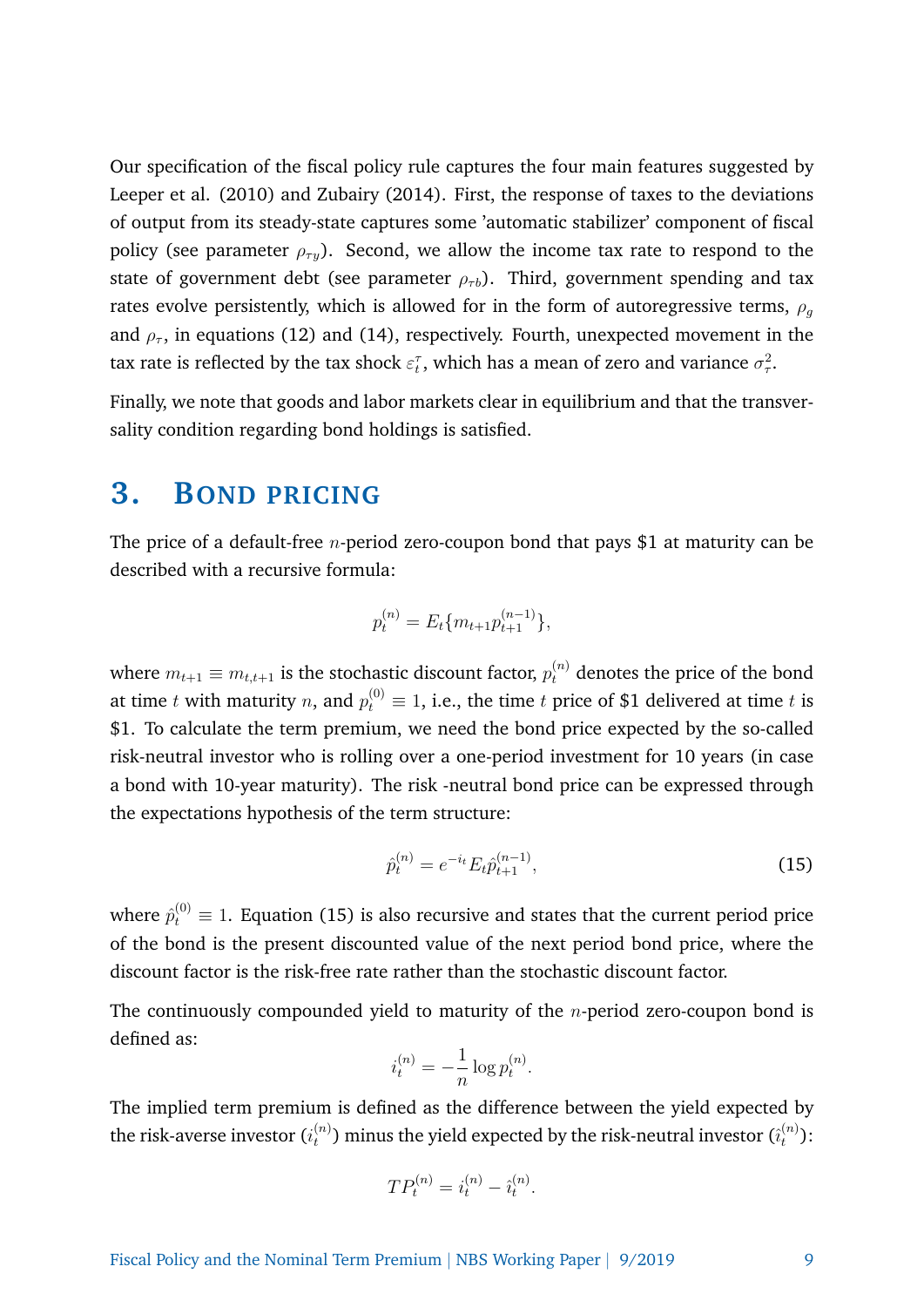We also report two imperfect but frequently used measures of the risk of nominal bonds. The first one is the slope of the term structure, which is defined as the difference between the yield with maturity  $n$  and the short yield (3-month yield). The second alternative riskiness indicator is the excess holding period return, which can be written as:

$$
x_t^{(n)} = \frac{p_t^{(n-1)}}{p_{t-1}^{(n)}} - i_{t-1}.
$$
\n(16)

In equation (16),  $p_t^{(n-1)}$  $t_t^{(n-1)}$  is the period  $t$  price of a bond that matures in  $n-1$  quarters,  $i_{t-1}$  is the 3-month yield in period  $t-1$ , and  $p_{t-1}^{(n)}$  $\sum_{t=1}^{(n)}$  is the period  $t-1$  price of a bond that matures in  $n$  quarters.

#### **4. DATA AND GMM ESTIMATION**

To discipline the choice of model parameters, we estimate our models (with either constant of time-varying debt) with the GMM toolbox of Andreasen et al. (2018) using the following quarterly US time series for 1961-2007 (the sample period follows RS to facilitate comparison): i) the per capita consumption growth  $dC_t$  (d denotes the temporal difference operator), ii) the one-quarter nominal interest rate  $i_t$ , iii) the per capita hours growth  $dL_t$ , iv) the growth rate of real wage  $d(W_t/P_t)$ , v) inflation  $\Pi_t$ , vi) the slope of the term structure proxied by the difference between the 10-year nominal interest rate  $i_t^{(40)}$  and the one-quarter nominal interest rate  $i_t$ , vii) the 10-year nominal term premium from Adrian et al. (2013), and viii) the growth rate of labor tax revenue divided by GDP ( $d(\tau_t W_t L_t/Y_t)$ ). The Appendix provides more information regarding the data used in the estimation.

Similarly to Andreasen et al. (2018) and Bretscher et al. (2016), we consider three types of unconditional moments for the GMM estimation: i) sample means  $m_1(y_t) = y_t$ , contemporaneous covariances  $m_2(y_t) = vech(y_t y_t)$  $t_{t}^{'}),$  and own autocovariances  $m_{3}(y_{t})=1$  ${y_{i,t}}y_{i,t-k}$ <sub>i=1</sub> for  $k=1$  and  $k=5$ . The total set of moments used in the estimation are, therefore, given by  $m(y_t) = [m_1(y_t) \ m_2(y_t) \ m_3(y_t)]'.$ 

Letting  $\theta$  denote the structural parameters, the GMM estimator is given by:

$$
\arg\min_{\theta \in \Theta} \left( \frac{1}{T} \sum_{t=1}^{T} q_t - E(q_t(\theta)) \right)' W \left( \frac{1}{T} \sum_{t=1}^{T} q_t - E(q_t(\theta)) \right). \tag{17}
$$

In equation (17),  $W$  is a positive definite weighting matrix,  $\frac{1}{T} \sum_{t=1}^{T} q_t$  are data moments and  $E(q_t(\theta))$  are moments computed from the model. We follow a conventional two-step procedure to implement GMM. In the first step, we set  $W_T = \textit{diag}(\hat{S}^{-1})$  to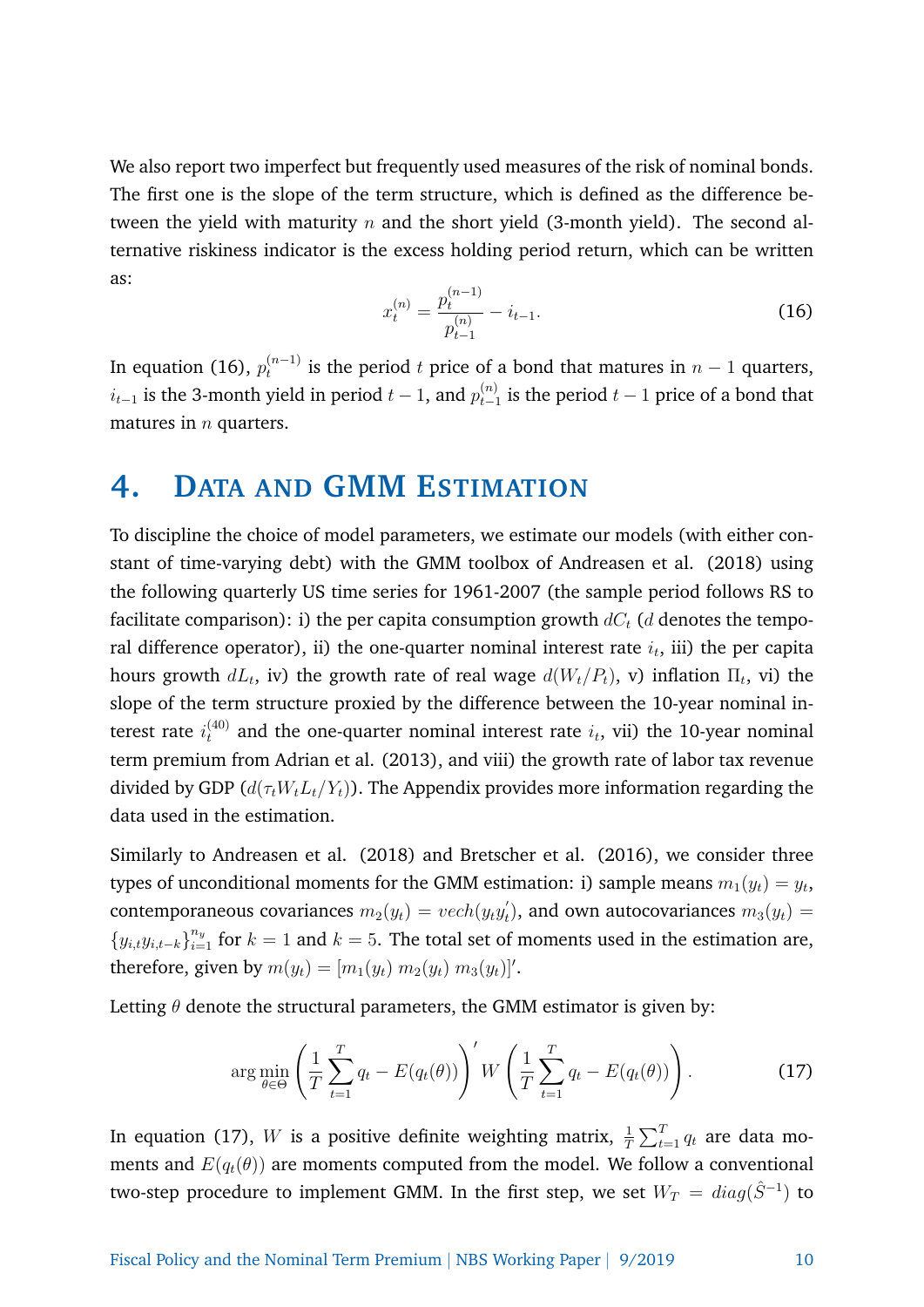obtain  $\hat{\theta}^{(1)}$ , where  $\hat{S}$  denotes the long-run variance-covariance matrix of  $\frac{1}{T}\sum_{t=1}^T q_t$  when centered around its sample mean. In the second (final) step, we obtain  $\hat{\theta}^{(2)}$  using the optimal weighting matrix  $W_T = \hat{S}_{\hat{\theta}^{(1)}}^{-1}$ , where  $\hat{S}_{\hat{\theta}^{(1)}}^{-1}$  denotes the long-run variance of our moments re-centered around  $E\left(q_{t}(\hat{\theta}^{(1)})\right)$ . The long-run variances in both steps are produced with the Newey-West estimator using five lags, and our results are robust to the inclusion of, e.g., ten lags.

We estimate three models and present the results in Table 1. The first two columns contain the models with time-varying and constant debt (both with distortionary labor taxes), respectively. The third column entails the RS model with balanced budget and lump-sum taxes. For the time-varying debt model 20 parameters and one steadystate quantity (hours worked) are estimated using 49 moments<sup>2</sup> by GMM. In the case of the constant debt model with distortionary taxes and the RS model (constant debt and lump-sum taxes) 16 parameters and two steady-state quantities are estimated using 39 moments<sup>3</sup> by GMM. The rest of parameters and steady-state quantities are not estimated but calibrated as follows:  $\gamma_b = 2.4$  is consistent with a yearly debt-to-GDP ratio of 60 percent. The steady-state inflation rate is zero  $(\Pi^* = 1)$ . The steady-state capital-to-GDP ratio is calibrated to ten as in RS and capital stock has a depreciation rate of ten per cent per annum. The government spending-to-GDP ratio is calibrated 27 per cent.

The estimated coefficients in the tax rule and the government purchases are close to those of Leeper et al. (2010) and Zubairy (2014).<sup>4</sup> Importantly, both models estimate lower relative risk-aversion coefficients (see the implied CRRA of 45 and 31 for the timevarying and constant debt models respectively) than earlier papers (see RS for a value of 110 and Andreasen (2012) for a value of 168). Regarding our other estimates of the parameters, they are largely in line with those in Andreasen et al. (2018) and Bretscher et al. (2016). Similarly to the findings of Andreasen et al. (2018) and Bretscher et al. (2016), the curvature parameter of recursive preferences is not precisely estimated. The estimates of the technology shock in the case of the time-varying debt model are in accordance with those of King and Rebelo (1999), as well as Basu, Fernald and Kimball (2006), while the estimates in the case of the constant debt model closer to the GMM estimates of Andreasen (2012). The estimates of the AR(1) term and the size of the shock for the government spending process are reasonably close to the single equation estimates reported in the online Appendix.

 ${}^{2}$ For seven observables the 49 moments are composed of the seven means, standard deviations, firstand fifth-order autocorrelations plus 21 covariances in the symmetric variance-covariance matrix.

 $3$ For six observables the 39 moments are the six means, standard deviations, first- and fifth-order autocorrelations plus 15 covariances in the symmetric variance-covariance matrix.

<sup>4</sup>The only exception is the coefficient on the lagged tax variable which is estimated to be magnitudes lower than in Zubairy (2014).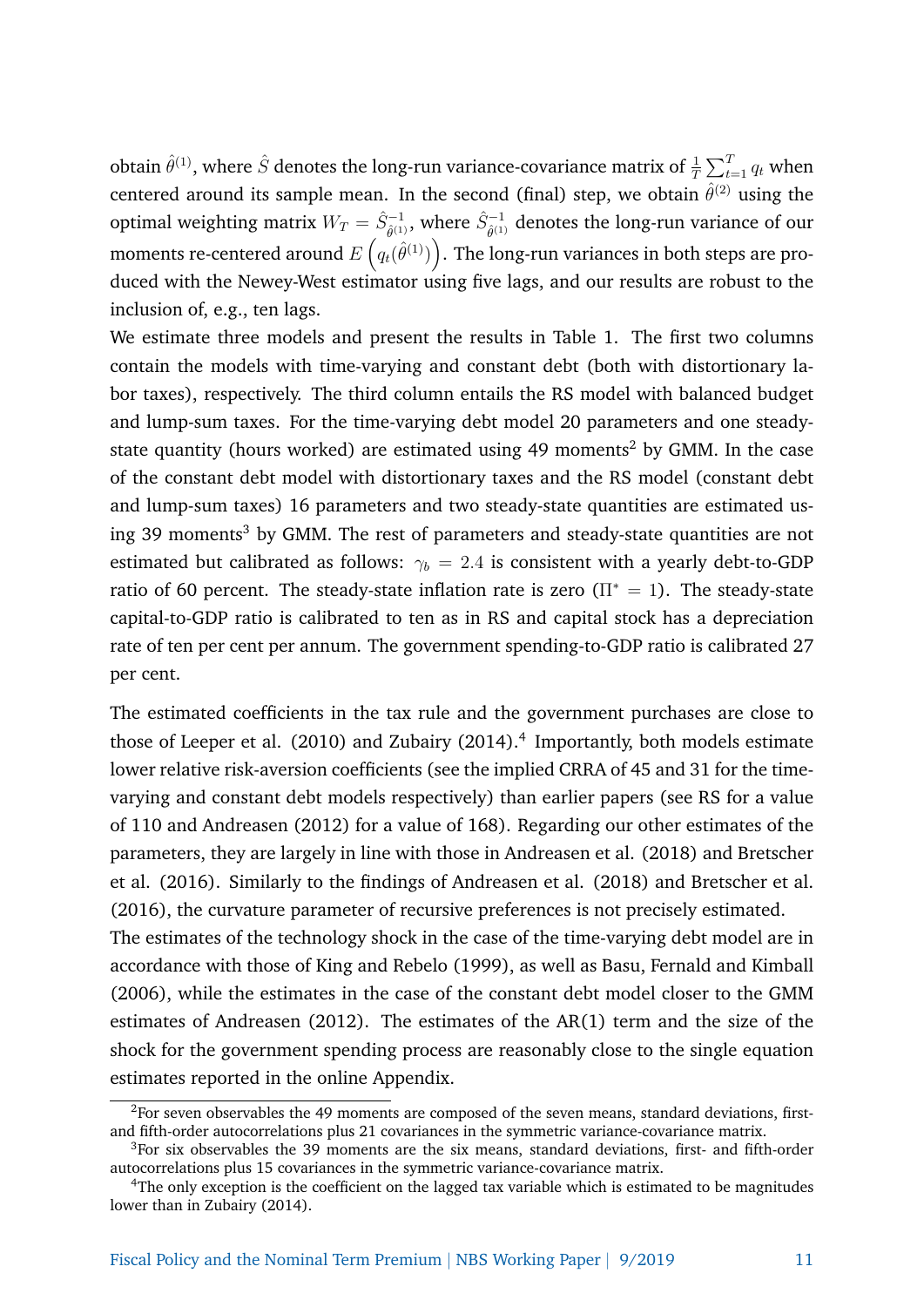| Parameters             | commates of the models parameters and steady<br>Time-varying | Constant   | RS model    |
|------------------------|--------------------------------------------------------------|------------|-------------|
| and steady-states      | debt                                                         | debt       | Zero debt   |
| Household              |                                                              |            |             |
| β                      | 0.9903                                                       | 0.9851     | 0.9911      |
|                        | 0.0024                                                       | 0.0005     | 0.0043      |
| $\varphi$              | 1.9923                                                       | 2.0083     | 1.9841      |
|                        | 0.48                                                         | 0.1        | 0.2         |
| $\chi$                 | 2.8499                                                       | 2.8493     | 2.9649      |
|                        | 0.99                                                         | 0.13       | 0.99        |
| $\alpha$               | $-61.2441$                                                   | $-39.1276$ | $-149.3743$ |
|                        | 31.53                                                        | 33.34      | 33.62       |
| $\bar{L}$              | 0.3667                                                       | 0.3666     | 0.3391      |
|                        | 0.0048                                                       | 0.00062    | 0.00032     |
| CRRA (implied)         | 43.14                                                        | 30.63      | 75.18       |
| Firm                   |                                                              |            |             |
| $\eta$                 | 0.6513                                                       | 0.6004     | 0.7031      |
|                        | 0.0013                                                       | 0.00162    | 0.00038     |
| $\xi$                  | 0.7505                                                       | 0.7915     | 0.7807      |
|                        | 0.0027                                                       | 0.00024    | 0.00031     |
| $\varepsilon$          | 4.07                                                         | 4.12       | 4.98        |
|                        | 0.065                                                        | 0.021      | 0.0172      |
| <b>Monetary Policy</b> |                                                              |            |             |
| $\rho_i$               | 0.5502                                                       | 0.5314     | 0.6134      |
|                        | 0.36                                                         | 0.0015     | 1.06        |
| $g_{\pi}$              | 0.5021                                                       | 0.5132     | 0.5257      |
|                        | 2.13                                                         | 0.0014     | 19.66       |
| $g_y$                  | 0.9299                                                       | 0.9224     | 0.9315      |
|                        | 3.5                                                          | 0.0009     | 33.80       |
| $\theta_{\pi}$         | 0.22                                                         | 0.28       | 0.32        |
|                        | 0.13                                                         | 0.32       | 0.03        |
| <b>Fiscal Policy</b>   |                                                              |            |             |
| $\rho_{\tau}$          | 0.02<br>0.0055                                               |            |             |
| $\rho_{\tau b}$        | 0.011<br>0.0021                                              |            |             |
| $\rho_{\tau y}$        | 0.009<br>0.03                                                |            |             |
| Shock processes        |                                                              |            |             |
| $\rho_a$               | 0.9758                                                       | 0.9519     | 0.9516      |
|                        | 0.0024                                                       | 0.00121    | 0.00137     |
| $\rho_g$               | 0.8101                                                       | 0.9629     | 0.9845      |
|                        | 1.5                                                          | 0.11       | 0.16        |
| $\sigma_a$             | 0.0058                                                       | 0.0053     | 0.0054      |
|                        | 0.0076                                                       | 0.00083    | 0.00065     |
| $\sigma_g$             | 0.011                                                        | 0.0094     | 0.0093      |
|                        | 0.0031                                                       | 0.0029     | 0.0038      |
| $\sigma_{\tau}$        | 0.0033<br>0.0064                                             |            |             |
| $\sigma_i$             | 0.0231                                                       | 0.0001     | 0.0003      |
|                        | 0.0202                                                       | 0.34       | 0.37        |

Table 1: GMM estimates of the models parameters and steady-states

Notes: The numbers below the parameter estimates denote the standard deviation of the estimate as a percent. — indicates parameters that do not appear in the constant debt model or in the RS model. The implied CRRA parameter can be calculated from equation 4.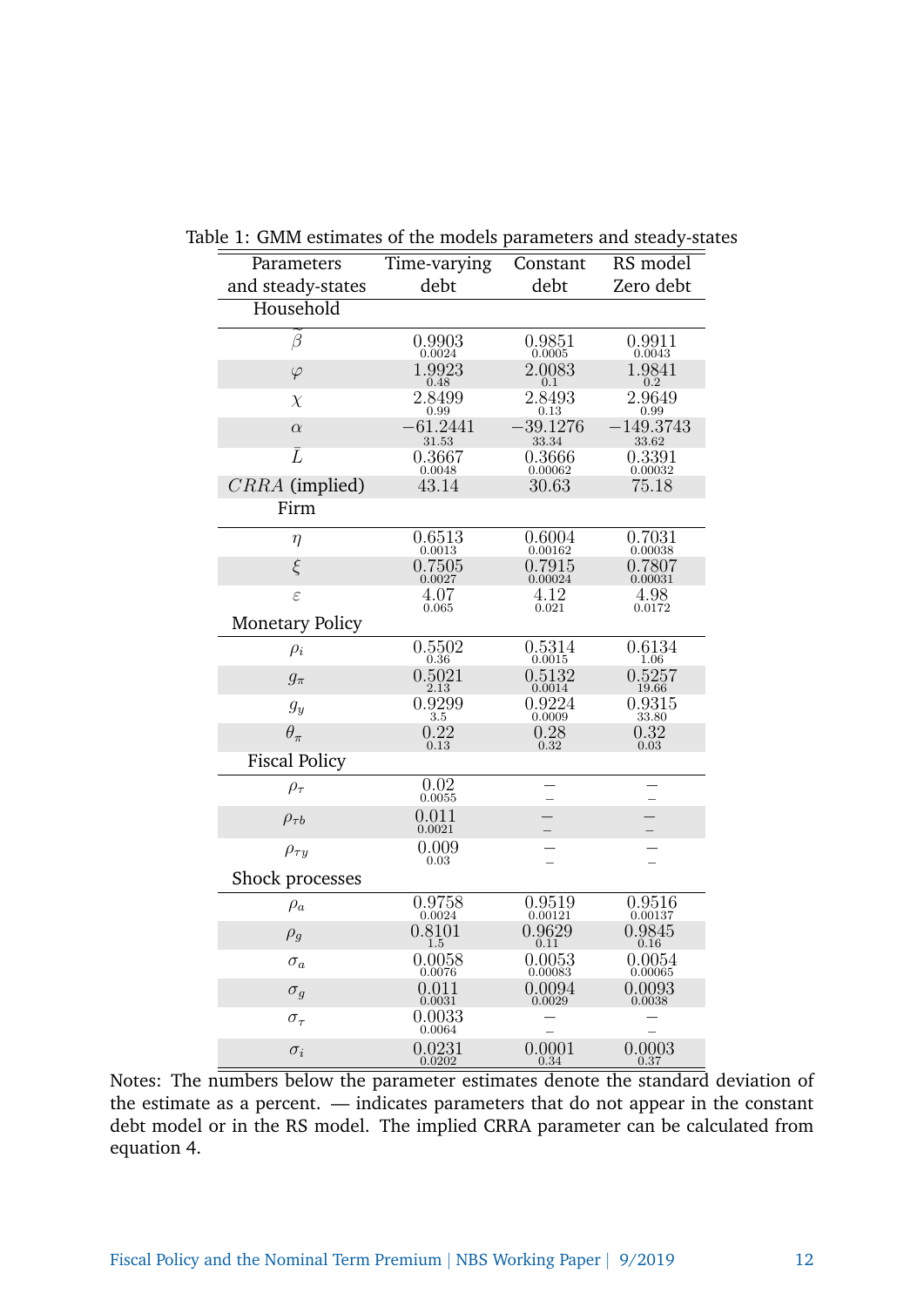The estimates of the parameters in the Taylor rules, as well as the monetary policy shock, are in line with those of Rudebusch (2002) and Andreasen (2012) in the case of the time-varying debt model while they are somewhat lower for the constant debt model. The steady state hours work and government spending-to-GDP ratios are estimated to be somewhat higher than the ones in RS.

It is important to note that the time-varying debt model is successful in matching the NTP with lower CRRA not only because of the introduction of a richer fiscal setup but also because the GMM estimates the technology and government spending shocks with higher autocorrelation and shock size parameters. In particular, we find that the reduction in the risk-aversion parameter is made possible by the introduction of a more detailed fiscal structure for 38 percent of the total effect in case of the time-varying debt model. The higher estimated AR(1) parameter in the technology shock process is responsible for 62 percent of the total decrease<sup>5</sup> in the case of the time-varying debt model.

In the case of the constant debt model, however, seventy percent of the reduction in the CRRA is made possible by the lower estimate of the inflation persistence  $(\theta_{\bar{\pi}})$  as well as the interest-rate smoothing  $(\rho_i)$  parameters. The lower estimate of interest rate smoothing imply that the central bank reacts to shocks by greater changes in the nominal interest rate (in a given quarter) meaning that monetary policy leans more against changes in inflation and output gap and, thus, equilibrium interest rates, inflation and output gap will be more volatile implying a rise in risk-premiums. Lower inflation smoothing parameter also implies larger reaction of inflation as well as the nominal interest rate and, therefore, its workings are similar to the effects of lower interest rate smoothing. The last column indicates that the RS model is estimated with a risk-aversion coefficient at least two times higher in magnitude than those obtained by the model versions with richer fiscal sector.

Table 2 presents selected macro and finance moments calculated from US data 1961- 2007<sup>6</sup> and three model variants (the model with time-varying debt, constant debt, and the RS model which assumes zero steady-state government debt and lump-sum taxes). The reported unconditional moments are based on simulated time series of 10 000 periods utilising a third-order approximation of the model (pruning was also used to avoid explosive paths). Beyond macro and finance variables, model fit is assessed on the basis of fiscal moments such as the unconditional correlation of the labor tax revenue and the debt-to-output ratio with output, as well as the standard deviation, first-order autocorrelation of labor tax revenue and the debt-to-output ratio. In general, we find

<sup>&</sup>lt;sup>5</sup>This result is not reported in Table 2.

<sup>6</sup>We focus on data before the great recession to avoid complications posed by the fact that the US policy rate reached its zero lower bound at the end of 2008.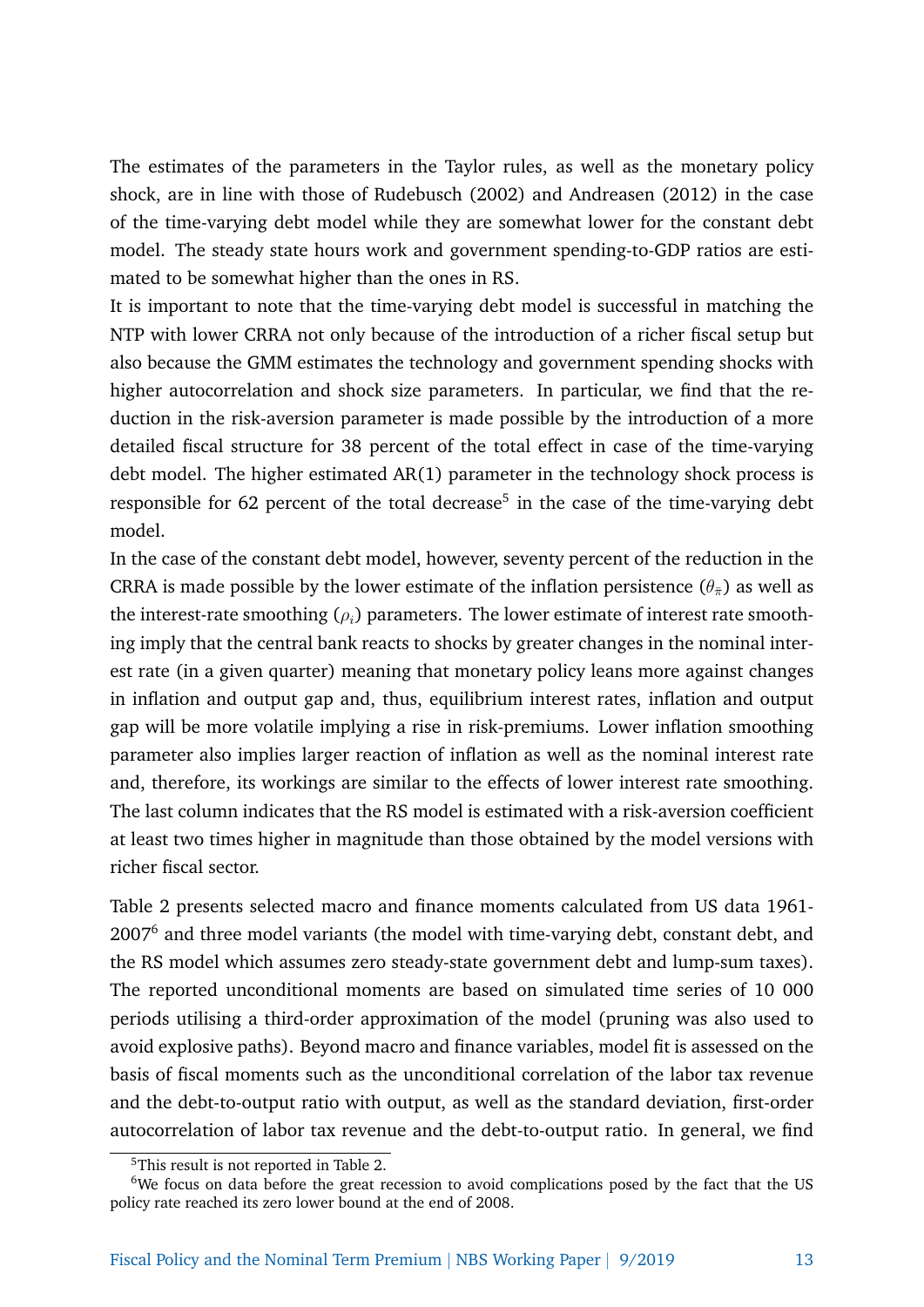|                                | Table 2: Unconditional moments from the simulated models |              |          |          |  |  |
|--------------------------------|----------------------------------------------------------|--------------|----------|----------|--|--|
| Unconditional                  | US data,                                                 | Time-varying | Constant | RS model |  |  |
| <b>Moments</b>                 | 1961-2007                                                | debt         | debt     |          |  |  |
| SD(dC)                         | 2.78                                                     | 2.38         | 3.60     | 1.86     |  |  |
| SD(L)                          | 0.80                                                     | 0.50         | 0.62     | 0.67     |  |  |
| SD(dW <sup>r</sup> )           | 0.97                                                     | 3.30         | 2.53     | 1.26     |  |  |
| $SD(\pi)$                      | 2.52                                                     | 4.05         | 3.96     | 1.89     |  |  |
| SD(R)                          | 2.71                                                     | 4.23         | 4.66     | 1.73     |  |  |
| $SD(R^{real})$                 | 2.30                                                     | 0.75         | 1.16     | 1.14     |  |  |
| $SD(R^{40})$                   | 2.41                                                     | 3.44         | 2.96     | 1.03     |  |  |
| Mean $(\overline{NTP^{(40)}})$ | 1.06                                                     | 1.14         | 1.05     | 0.73     |  |  |
| $SD(NTP^{(40)})$               | 0.54                                                     | 0.33         | 0.17     | 0.07     |  |  |
| Mean( $R^{(40)} - R$ )         | 1.43                                                     | 1.00         | 0.73     | 0.37     |  |  |
| $SD(R^{(40)} - R)$             | 1.33                                                     | 0.98         | 1.97     | 0.86     |  |  |
| $Mean(X^{(40)})$               | 1.76                                                     | 1.08         | 0.87     | 0.38     |  |  |
| $SD(X^{(40)})$                 | 23.43                                                    | 11.73        | 13.17    | 5.24     |  |  |
| Mean $(IRP^{(40)})$            | 0.80                                                     | 1.01         | 0.95     | 0.44     |  |  |
| $Corr(dC, \pi)$                | $-0.34$                                                  | $-0.13$      | $-0.11$  | $-0.40$  |  |  |
| $SD(d(\tau WN))$               | 2.84                                                     | 1.25         | 1.61     |          |  |  |
| $SD((\tau W N))$               | 0.99                                                     | 3.22         | 5.79     |          |  |  |
| $Corr(d(\tau W N, dY))$        | $-0.07$                                                  | $-0.14$      | 0.53     |          |  |  |
| $Corr(d(\tau WN, dC))$         | $-0.11$                                                  | $-0.16$      | 0.37     |          |  |  |
| AutoCorr $(d\tau W N)$         | $-0.17$                                                  | $-0.44$      | 0.03     |          |  |  |
| SD(D/Y)                        | 2.13                                                     | 16.56        |          |          |  |  |
| SD(d(D/Y))                     | 0.69                                                     | 0.30         |          |          |  |  |
| Corr(d(D/Y),dY)                | $-0.46$                                                  | $-0.63$      |          |          |  |  |
| Corr(d(D/Y),dC)                | $-0.16$                                                  | $-0.57$      |          |          |  |  |
| AutoCorr(D/Y)                  | 0.99                                                     | 1.00         |          |          |  |  |
| Fit to Data                    | 0.00                                                     | 12.32        | 10.85    | 18.45    |  |  |

Notes: Mean, SD, Corr and Autocorr denote the unconditional mean, standard deviation, correlation and first-order autocorrelations, respectively.  $NTP^{(40)}$ =nominal term premium on a 40-quarter bond,  $R^{(40)} - R$  is the slope,  $IRP^{(40)}$  is the inflation risk premium, and  $X^{(40)}$  is the excess holding period return for a 10-year bond. The model parameters are based on the GMM estimates in table 1. All variables are expressed in per cent except for consumption growth, inflation and interest rates of various maturities which are expressed in annualised percentage. — denotes statistics that are not available for the constant debt model.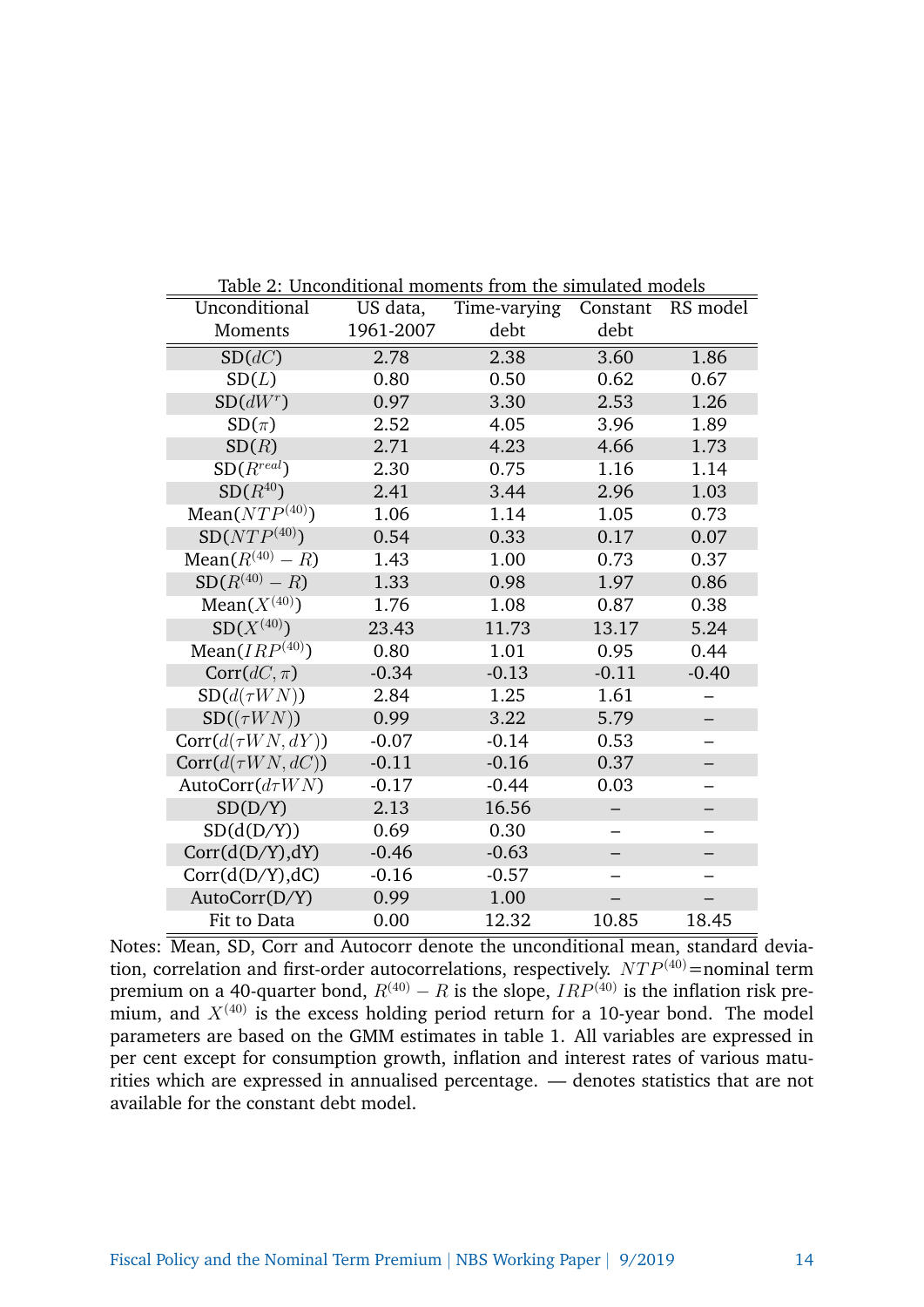that the richer model structure with time-varying debt better matches the data. In particular, constant debt approximates the empirical correlation between tax revenue and GDP but fails to capture the standard deviation and the autocorrelation of the tax revenue. A shortcoming of the time-varying debt and constant debt models is that they generate high inflation uncertainty and, thus, inflation and the short-term policy rate display more variability than what we see in the data.

In the last row of Table (2) we report a measure of the overall fit of the models. In particular, we follow Rudebusch and Swanson (2012) and calculate the sum of squared differences between the model moments and the data as:

$$
\nu = \sum_{i=1}^{n} \omega_i (x_i^M - x_i^D)^2
$$
 (18)

where  $n=15$  stands for the number of moments considered,  $x^M$  is the first or second moment from the model and  $x^D$  is the data based counterpart. The  $\omega_i = 1/n$  is the weighting parameter and we assume it to be common for all moments.

The measure of fit is calculated only for the moments which have counterpart in the estimated RS model to ensure fair comparison (meaning that the comparison exercise is done for the macroeconomic variables without the fiscal ones which are not present in the RS model and also for the finance variables). In this manner, the measure of fit indicator does not capture that our estimated fiscal models are matching fiscal moments, too.

A lower measure of fit indicator means that our estimated fiscal models fit the data more accurately than the estimated RS model (i.e. smaller squared differences between our model and the data). The moments reported from the estimated version of the RS model (the last column of Table (2)) are reasonably close to the numbers presented originally in RS. It needs to be noted that the estimated version of the RS model produces lower nominal term premium (with an estimated risk-aversion of about 75) than its fiscal extensions which are estimated with risk-aversion in the range of 30 to  $43<sup>7</sup>$ Still, it needs to be emphasized that our estimated RS model performs better in terms of matching the mean of the nominal term premium than the calibrated RS model since our interest rate and inflation smoothing coefficient estimates are lower and, thus, inflation risks are higher. Section 7.1 of the Appendix contains all data and model moments used for the GMM estimations so that the overall performance of the models can be fully assessed.

<sup>&</sup>lt;sup>7</sup>Note that the nominal term premium is higher in our paper than in the baseline calibrated version of RS because our GMM procedure estimates slightly higher standard deviation for the innovation of the technology shock but similar levels of risk-aversion.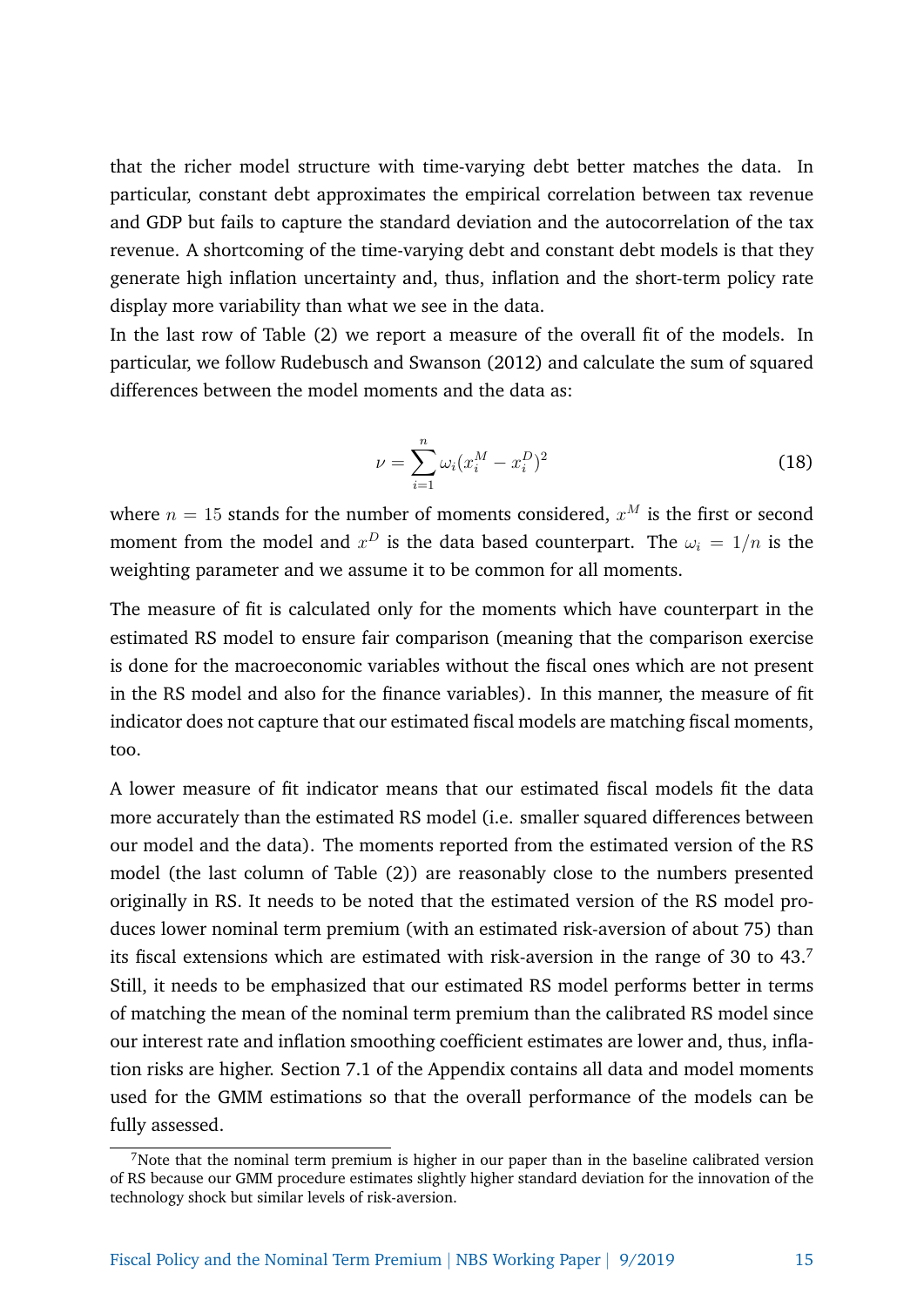#### **5. THE DISTORTIONARY INCOME TAX CHANNEL**

In this section, we explain how the richer fiscal structure (distortionary labor income taxation with either constant or time-varying debt) helps generate a higher mean nominal term premium. To better understand the distortionary tax channel, we first point to the fact that fiscal policy has workings similar to those of temporary technology shocks.

In the RS model, the main source of nominal and real risks are temporary and persistent technology shocks, which facilitate a negative correlation between consumption and inflation. In bad times (low realizations of technology), consumption is low and inflation is high; thus, real returns on bonds are also low. In other words, nominal bonds provide a poor hedge against technology shocks. However, we show below that government spending shocks also give rise to inflation risks with income taxation under either constant or time-varying government debt.

To elaborate on the distortionary income tax channel, let us study what happens after a positive innovation in government spending that needs to be financed by income taxes either on a balanced-budget basis or allowing for a budget deficit (time-varying debt). Higher taxes on income imply fewer hours worked and lower output because households substitute away from labor to leisure. Additionally, higher income taxes imply higher real marginal costs and higher inflation through the New Keynesian Phillips curve. To see this analytically we provide the Phillips curve and the marginal cost in loglinear form: Based on a first-order Taylor series approximation of the firm's optimality condition (equation (7)), one can derive the New Keynesian Phillips curve that establishes a log-linear connection between the inflation rate  $(\hat{\pi}_t)$  and the real marginal  $\cot (\widehat{mc}_t)^8$ :

$$
\pi_t = \tilde{\beta} E_t \hat{\pi}_{t+1} + \kappa \widehat{mc}_t, \tag{19}
$$

where  $\pi_t \equiv \log(\Pi_t / \Pi^*)$ , and  $\tilde{\beta}$  stands for the discount factor that is corrected by the growth rate ( $\gamma$ ) of the productivity trend ( $Z_t$ ), i.e.,  $\beta \gamma^{-\varphi}$ . The average real marginal cost is defined — in log-linear terms — as the difference between real wage and the marginal product of labor:

$$
\widehat{mc}_t \equiv \log(mc_t/\overline{mc}) = \widehat{w}_t - \widehat{mpl}_t
$$
  
=  $\widehat{w}_t - (\widehat{a}_t + (\eta - 1)\widehat{l}_t).$  (20)

In equation (20),  $\hat{a}_t \equiv \log(A_t/\bar{A}), \hat{w}_t = \log(W_t^r/\bar{W}^r), W_t^r \equiv W_t/P_t$  and  $\widehat{mpl}_t \equiv \log(MPL_t/\overline{MPI})$ denote the log-deviations of the technology shock, the real wage and the marginal

<sup>&</sup>lt;sup>8</sup>Here, we use the log-linear version of the Phillips curve for illustration purposes. The model is solved using the Phillips curve in its non-linear form.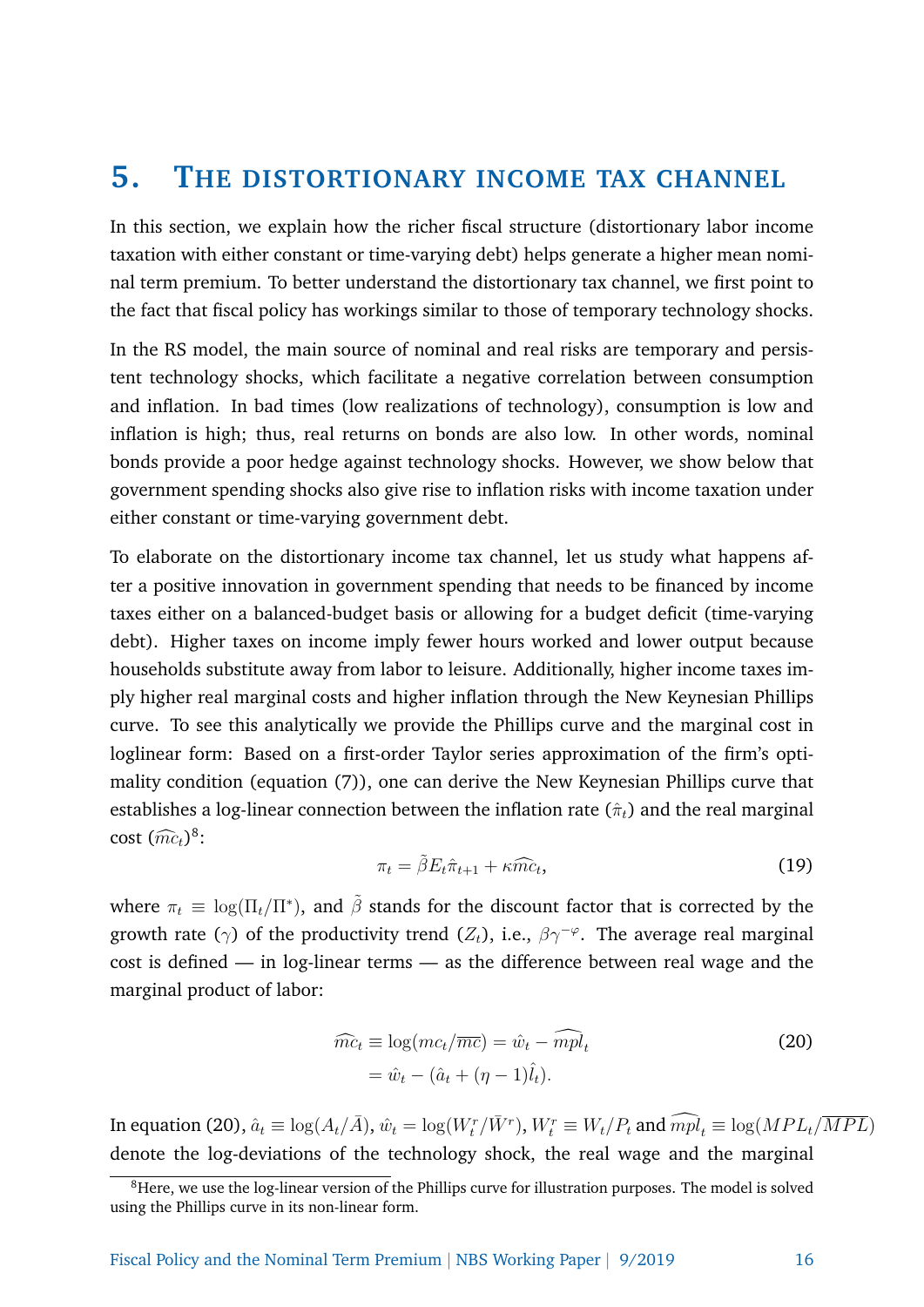product of labor from the corresponding steady-states values (captured by an upper bar), respectively. The first row contains the definition of the real marginal cost in log-linear form. The second row contains the marginal product of labor based on the Cobb-Douglas functional form. For the real wage the intratemporal condition is substituted in and equation (20) takes the form of:

$$
\widehat{mc}_t = \varphi \hat{c}_t + \frac{\bar{L}}{(1 - \bar{L})} \chi \hat{l}_t + d\tau_t^i - \widehat{mpl}_t \tag{21}
$$

where  $\hat{c}_t \equiv \log(C_t/\bar{C})$ ,  $\hat{l}_t \equiv \log(L_t/\bar{L})$ ,  $d\tau_t^i \equiv \tau_t^i - \tau^i$  and  $\widehat{mpl}_t \equiv \log(MPL_t/\overline{MPI})$ . The variables with an upper bar represent steady-state. Equation (21) shows that higher taxes imply higher marginal costs.

Hence, government spending shocks with either constant or time-varying debt and income taxation reproduce the negative pattern between consumption and inflation that underlies the riskiness of nominal bonds.

The effect of the distortionary income tax channel is magnified by positive steady-state debt (see  $\gamma_b > 0$  in equation (22)). This establishes a direct connection between taxes and real interest rates, which rise after a surge in government purchases, based on the logic of the Taylor rule to curb inflation expectations. In particular, the larger the debtto-GDP ratio, the higher the cost of servicing debt, the larger the increases in taxes and inflation and the lower the output. Hence, the negative covariance between inflation and output is magnified by the fact that positive steady-state debt increases inflation risks.<sup>9</sup> To observe the role of steady-state debt, we linearize equation  $(13)$  to the first order:

$$
\hat{b}_t + \eta d\tau_t + \bar{\tau}\eta \hat{w}_t + \bar{\tau}\eta \hat{l}_t = \gamma^{-1} \gamma_b (dR_{t-1} - \bar{R}\pi_t) + \gamma^{-1} \bar{R}\hat{b}_{t-1} + \hat{g}_t, \tag{22}
$$

where  $\eta\equiv\bar{w}\bar{L}/\bar{y},\,\hat{b}_t\equiv(b_t-\bar{b})/\bar{y},$  and  $\gamma_b\equiv\bar{b}/\bar{y}$  is the government debt-to-GDP ratio. The rest of the variables are as defined above. Note that the deviations of debt and government spending from their respective steady states are defined relative to the steady-state output. When steady-state debt is zero, i.e.,  $\gamma_b = 0$ , the real interest rate  $(dR_{t-1} - \bar{R}\pi_t)$  does not have a direct effect on taxes  $(d\tau_t)$ . Positive and increasing  $\gamma_b$  is shown to raise the nominal term premium (see the Results section below).

Figure 2 illustrates the positive connection between the CRRA (horizontal axis) and the mean of the NTP for various debt-to-yearly-output ratios using the estimated models. The straight line reproduces the result of RS, where lump-sum taxes cover spending.

<sup>9</sup>Linnemann (2005) also argues that the distortionary tax channel and steady-state government debt creates substantial inflation risks, and the Taylor rule may not be sufficient to avoid multiple equilibria. Our results are also in line with those of Dai and Philippon (2006), who used an arbitrage-free affine term-structure model to trace the effects of fiscal shocks on the prices of bonds.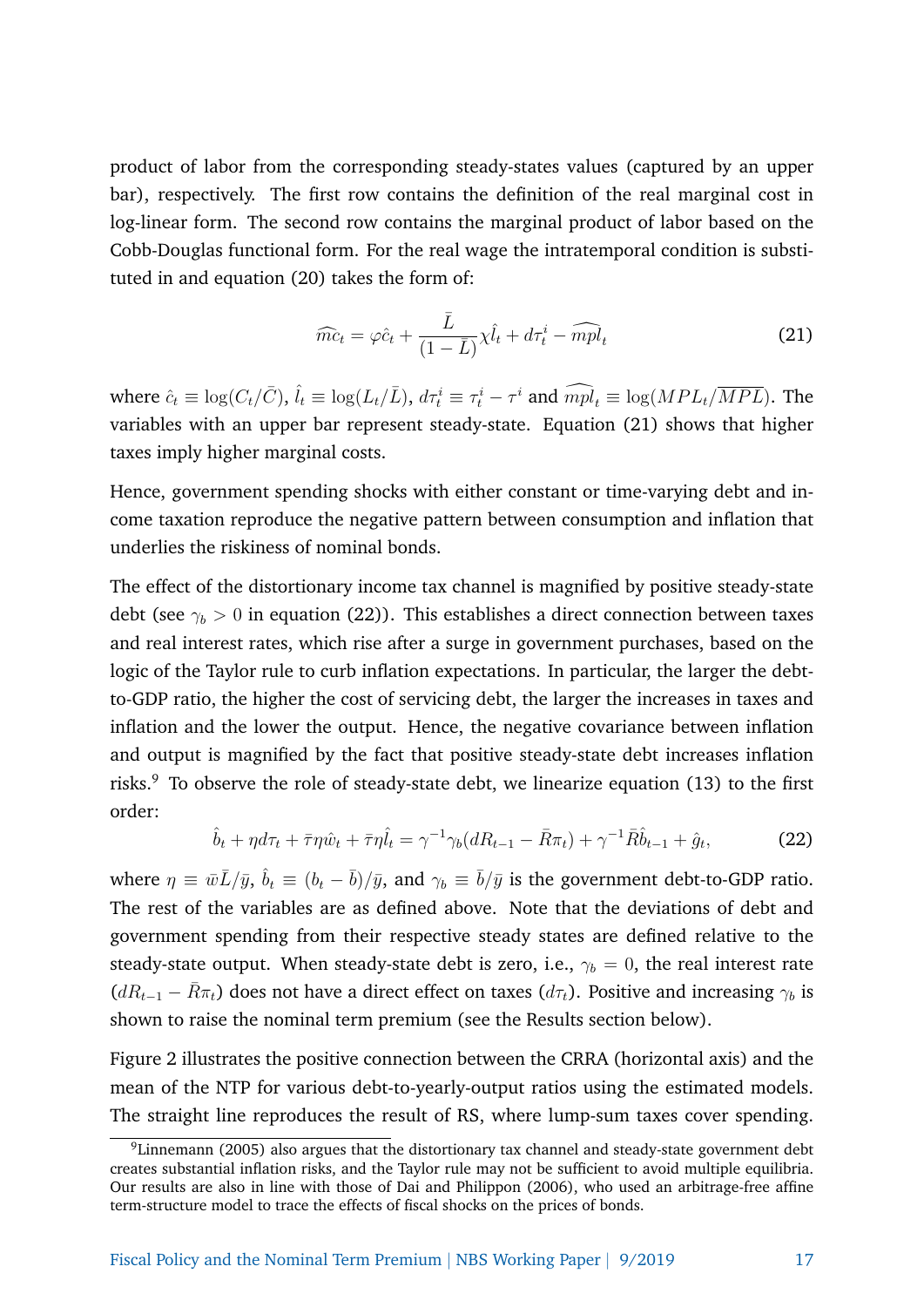Figure 2: The link between the coefficient of relative risk-aversion (CRRA) and the nominal term premium using the estimated models.



The remaining cases depicted in the figure are based on our setup with income taxation. A debt-to-yearly-output ratio of approximately 70 percent (which was not uncommon in countries such as the US or UK before the 2007–2009 crisis) matches the NTP of 106 basis points for the US (see RS) and 92 basis points for the UK (see Andreasen (2012)) with a risk aversion coefficient of thirty.

## **6. CONCLUDING REMARKS**

When government debt—either constant or time-varying—is retired by income taxes, inflation risks are substantial and increasing with the long-run debt-to-output ratio. Our fiscal extension of the New Keynesian model with Epstein-Zin preferences helps reduce the high risk-aversion coefficient used in the literature to match the high mean nominal term premium. If the debt-to-GDP ratio is sufficiently high, our macro-finance model largely matches the empirical value of the NTP on long-term bonds.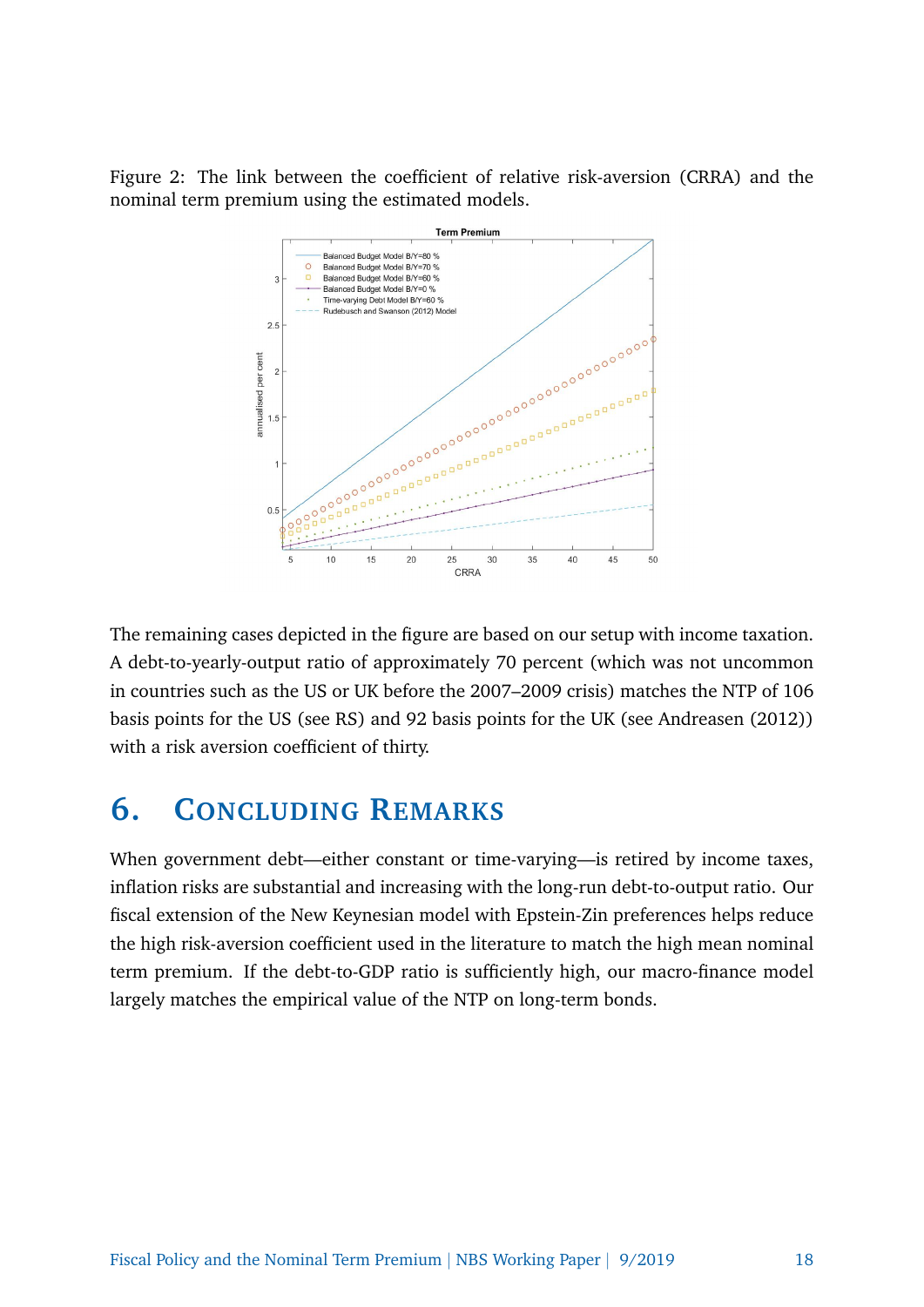#### **REFERENCES**

- [1] Adrian, Tobias, Crump, Richard K. and Emanuel Moench (2013), "Pricing the Term Structure with Linear Regressions." Journal of Financial Economics. 110:110-138.
- [2] Andreasen, Martin (2012), "An Estimated DSGE Model: Explaining Variation in Nominal Term Premia, Real Term Premia, and Inflation Risk Premia." European Economic Review. 56:1565-1674.
- [3] Andreasen, Martin, Villaverde, Jesus-Fernandez and Juan Rubio-Ramirez (2018), "The Pruned State-Space System for Non-Linear DSGE Models: Theory and Empirical Applications." Review of Economics Studies. 85(1): 1-49.
- [4] David Backus and Allan W. Gregory and Stanley E. Zin (1989), "Risk Premiums in the Term Structure." Journal of Monetary Economics
- [5] Blanchard, Olivier and Jordi Gali (2007), "Real Wage Rigidities and the New Keynesian Model." Journal of Money Credit and Banking. 39(s1):35-65.
- [6] Bretscher, Lorenzo, Hsu, Alex and Andrea Tamoni (2016), "Level and Volatility Shocks to Fiscal Policy." SSRN Working Paper.
- [7] Christoffel, Kai, Kilponen, Juha and Ivan Jaccard (2013), "Welfare and Bond-Pricing Implications of Fiscal Stabilisation Policies." Bank of Finland Research Discussion Papers 32.
- [8] Dai, Qiang and Thomas, Philippon (2006), "Fiscal Policy and the Term Structure of Interest Rates." manuscript.
- [9] Fernald, John (2014), "A Quarterly Utilisation-Adjusted Series on Total Factor Productivity." Federal Reserve Bank of San Francisco Working Papers updated from 2012/19
- [10] Wouter Den-Haan (1995), "The term structure of interest rates in real and monetary economies." Journal of Economic Dynamics and Control
- [11] Jones, J. B. (2002), "Has Fiscal Policy Helped Stabilize the Postwar U.S. Economy?" Journal of Monetary Economics. 49(4):709–746.
- [12] Kaszab, Lorant (2014), "Fiscal policy at the Zero Lower Bound and in Macro-Finance Model at 'Normal Times" PhD Thesis, Cardiff University.
- [13] Kim, Don, and Jonathan H. Wright (2005) "An Arbitrage-Free Three-Factor Term Structure Model and the Recent Behavior of Long-Term Yields and Distant-Horizon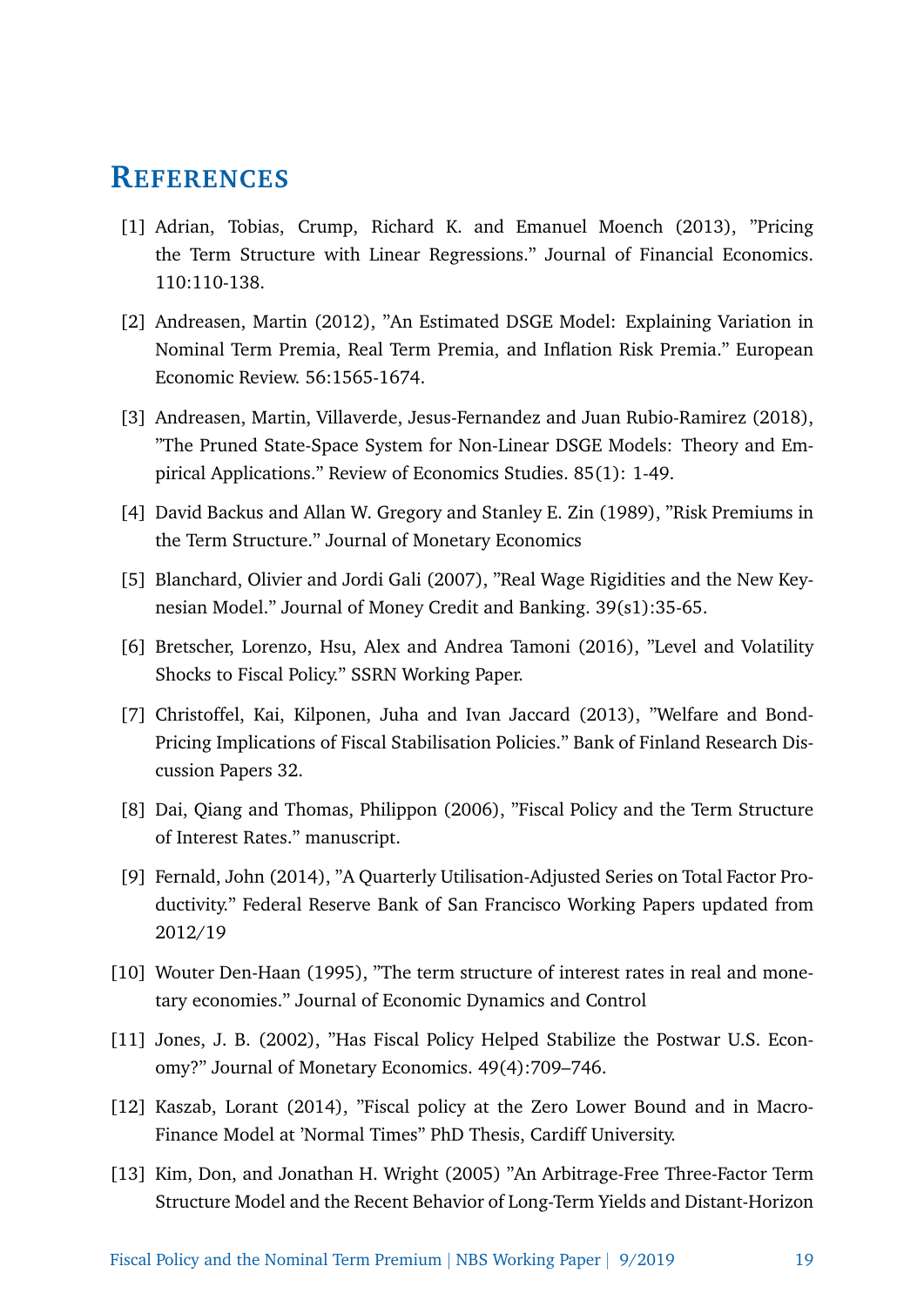Forward Rates." Board of Governors of the Federal Reserve System, Finance and Economics Discussion Series 2005-33.

- [14] King, Robert and Sergio Rebelo (1999), "Resuscitating real business cycles." In J. B. Taylor and M. Woodford (Eds.), Handbook of Macroeconomics, Volume 1 of Handbook of Macroeconomics, Chapter 14, pp. 927–1007.
- [15] Leeper, Eric, Plante Michael and Nora Traum (2010), "Dynamics of Fiscal Financing in the United States." Journal of Econometrics. 156(2):304-21.
- [16] Linnemann, Ludger (2005), "Can Raising Interest Rates Increase Inflation?" Economics Letters. 87:307-311.
- [17] Romer, David and Christina Romer (2010), "The Macroeconomic Effects of Tax Changes: Estimates Based on a New Measure of Fiscal Shocks," American Economic Review. 100:763-801.
- [18] Rudebusch, Glenn D. 2002. "Term Structure Evidence on Interest Rate Smoothing and Monetary Policy Inertia." Journal of Monetary Economics, 49(6): 1161–87.
- [19] Rudebusch Glenn and Eric Swanson (2012), "The Bond Premium in a DSGE Model With Long-Run Real and Nominal Risks." American Economics Journal: Macroeconomics, 4(1):105-143.
- [20] Zubairy, Sarah (2014), "On Fiscal Multipliers: Estimates from a Medium-Scale DSGE Model." International Economic Review. 55(1):169:195.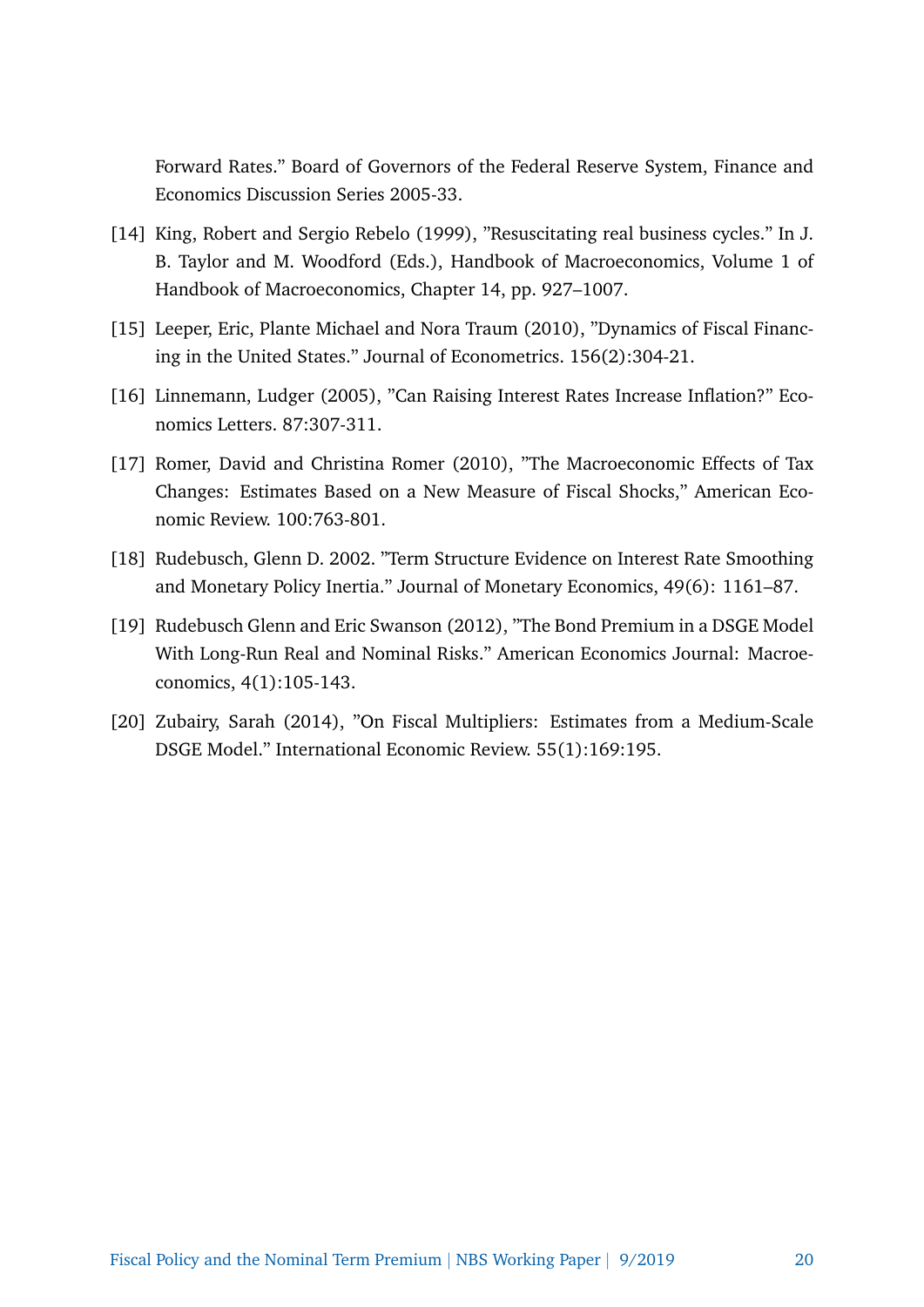## **A. ALL MOMENTS**

#### **A.1. MEANS**

In the vectors and matrices below  $\Delta C, \Delta N, Slope, \pi, NTP, \Delta W$  and  $\Delta \frac{\tau^WWN}{Y}$  denote consumption growth, hours growth, slope of the term structure, inflation, nominal term premium, real wage growth and growth rate of the labour tax revenue per GDP, respectively.

Means D, Means M tv, Mean M bb and Means M RS denote the means from the data, the model with time-varying debt (M tv), the model with distortionary taxation and balanced budget (M bb), and the RS model (M RS) respectively. 'na' means that statistic is not available from and, thus, reported in the RS model.

|              | MeansD | MeansMtv  |        | MeansMbb MeansMRS |
|--------------|--------|-----------|--------|-------------------|
| $\Delta C$   | 2.41   | $-0.0027$ | 0.0023 | $-0.009$          |
| $\Delta N$   | 0.0183 | 0.0003    | 0.0007 | 0.0005            |
| <i>Slope</i> | 1.43   | 1.11      | 0.78   | 1.03              |
| $\pi$        | 3.70   | $-0.45$   | 0.18   | 0.32              |
| NT P         | 1.06   | 1.05      | 1.04   | 0.64              |
| $\Delta W$   | 0.48   | 0.478     | 0.72   | 0.7902            |
| $\tau^WWN$   | 0.0008 | 0.0034    | 0.0097 | na                |

One can see that the models have a poor match in terms of matching the means of the listed macro variables. However, the time-varying debt and the balanced budget models do improve over the RS model regarding the mean of inflation and the nominal term premium.

#### **A.2. CORRELATIONS AND STANDARD DEVIATIONS FROM THE DATA**

Note that the main diagonal of the matrix contains the standard deviations and the off-diagonal elements are the correlations. The standard deviations are in per cent (annualised per cent for inflation, interest rates, slope, nominal term premium and excess holding period return).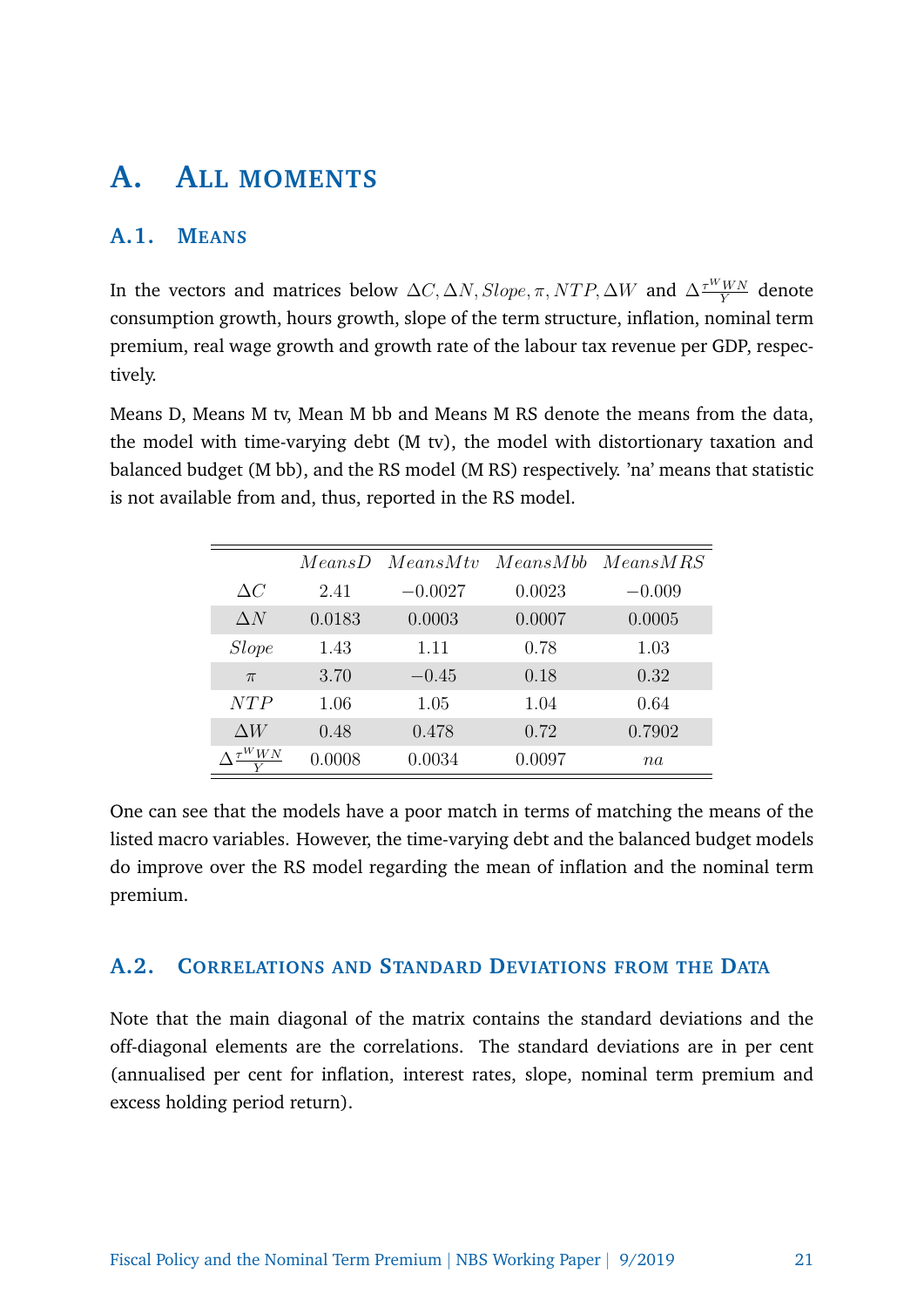|              | $\Delta C$ | $\Delta N$ | <i>Slope</i> | $\pi$     | NTP       | $\Delta W$ | $\Delta \frac{\tau^W W N}{\tau}$ |
|--------------|------------|------------|--------------|-----------|-----------|------------|----------------------------------|
| $\Delta C$   | 2.69       | 0.1037     | 0.2328       | $-0.3422$ | $-0.0769$ | 0.1149     | 0.5369                           |
| $\Delta N$   |            | 1.14       | 0.1186       | $-0.0424$ | 0.0377    | 0.0038     | 0.2546                           |
| <i>Slope</i> |            |            | 1.33         | $-0.3965$ | 0.5406    | $-0.0502$  | 0.0468                           |
| $\pi$        |            |            |              | 2.52      | 0.2119    | $-0.0414$  | $-0.2827$                        |
| NTP          |            |            |              |           | 0.54      | $-0.0224$  | $-0.1847$                        |
| $\Delta W$   |            |            |              |           |           | 0.82       | 0.1238                           |
| $\tau^{WW}$  |            |            |              |           |           |            | 3.06                             |

## **A.3. CORRELATION MATRIX FROM THE ESTIMATED TIME-VARYING DEBT MODEL**

|                                    | $\Delta C$ | $\Delta N$ | <i>Slope</i> | $\pi$                         | NTP       | $\Delta W$ | $\Delta \frac{\tau^{\bar W} \overline{W} N}$ |
|------------------------------------|------------|------------|--------------|-------------------------------|-----------|------------|----------------------------------------------|
| $\Delta C$                         | 2.3822     | $-0.9172$  |              | $-0.3674$ $-0.1255$ $-0.1047$ |           | 0.0714     | $-0.1963$                                    |
| $\Delta N$                         |            | 0.5014     | 0.3766       | 0.0904                        | 0.0643    | $-0.0127$  | 0.3121                                       |
| <i>Slope</i>                       |            |            | 0.9813       | $-0.7607$                     | $-0.7578$ | 0.7755     | 0.0565                                       |
| $\pi$                              |            |            |              | 4.0576                        | 0.9886    | $-0.9469$  | 0.0378                                       |
| NTP                                |            |            |              |                               | 0.3382    | $-0.9485$  | 0.0216                                       |
| $\Delta W$                         |            |            |              |                               |           | 3.3071     | 0.0776                                       |
| $\Lambda \, \frac{\tau^WWN}{\tau}$ |            |            |              |                               |           |            | 1.2564                                       |

### **A.4. CORRELATION MATRIX FROM THE ESTIMATED BALANCED BUDGET MODEL**

|              | $\Delta C$ | $\Delta N$ | <i>Slope</i> | $\pi$                                   | NTP                           | $\Delta W$ |
|--------------|------------|------------|--------------|-----------------------------------------|-------------------------------|------------|
| $\Delta C$   | 3.6047     |            |              | $-0.1984$ $-0.4025$ $-0.0778$ $-0.0835$ |                               | 0.4005     |
| $\Delta N$   |            | 0.6203     | 0.1440       |                                         | $-0.0085$ $-0.0820$ $-0.1861$ |            |
| <i>Slope</i> |            |            | 0.7323       |                                         | $-0.7407$ $-0.5064$ $-0.5191$ |            |
| $\pi$        |            |            |              | 3.9668                                  | 0.7272                        | 0.2017     |
| NTP          |            |            |              |                                         | 0.1714                        | 0.6449     |
| $\Delta W$   |            |            |              |                                         |                               | 2.5330     |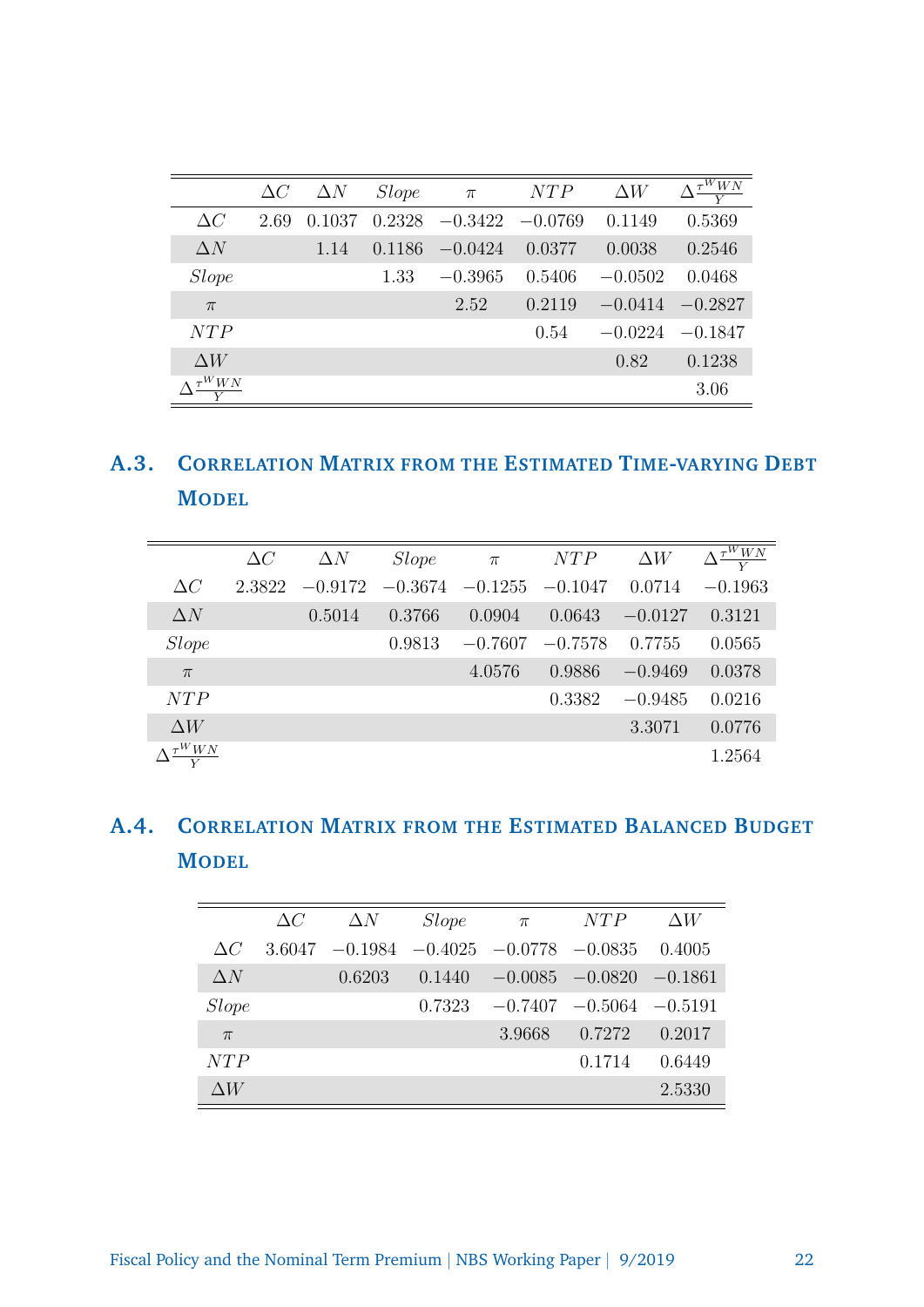|              | $\Delta C$ | $\Delta N$ | <i>Slope</i> | $\pi$     | NTP       | $\Delta W$ |
|--------------|------------|------------|--------------|-----------|-----------|------------|
| $\Delta C$   | 1.1777     | $-0.6095$  | $-0.2530$    | $-0.4320$ | 0.0332    | $-0.4939$  |
| $\Delta N$   |            | 0.7126     | 0.2750       | 0.2438    | $-0.0138$ | 0.4814     |
| <i>Slope</i> |            |            | 0.9798       | $-0.5192$ | 0.0825    | 0.9244     |
| $\pi$        |            |            |              | 2.0711    | $-0.1153$ | $-0.2661$  |
| NTP          |            |            |              |           | 0.10      | 0.0602     |
| $\wedge W$   |            |            |              |           |           | 1.4425     |

#### **A.5. CORRELATION MATRIX FROM THE ESTIMATED RUDEBUSCH-SWANSON MODEL**

#### **A.6. FIRST ORDER AUTOCORRELATION IN THE DATA AND THE MODELS**

Ac1D, Ac5D, Ac1M and Ac5M denote the first (Ac1) and fifth (Ac5) order autocorrelations of the data (D) and the models (M). The statistics are listed for the time-varying debt (M tv), the model with distortionary taxation and balanced budget (M bb), and the RS model (M RS), respectively. 'na' means that statistic is not available from and, thus, reported in the RS model.

|            | Ac1D   | AclMtv    | Ac1Mbb    | Ac1MRS    |
|------------|--------|-----------|-----------|-----------|
| $\Delta C$ | 0.9853 | 0.0970    | 0.0875    | 0.3035    |
| $\Delta N$ | 0.9459 | $-0.0625$ | 0.0182    | $-0.0914$ |
| Slope      | 0.9483 | 0.8867    | 0.9456    | 0.9109    |
| $\pi$      | 0.9424 | 0.9718    | 0.9753    | 0.8878    |
| NTP        | 0.9920 | 0.9847    | 0.9675    | 0.9582    |
| $\Delta W$ | 0.8251 | 0.9643    | 0.3445    | 0.8490    |
| WN         | 0.8463 | $-0.4451$ | $-0.0460$ | na        |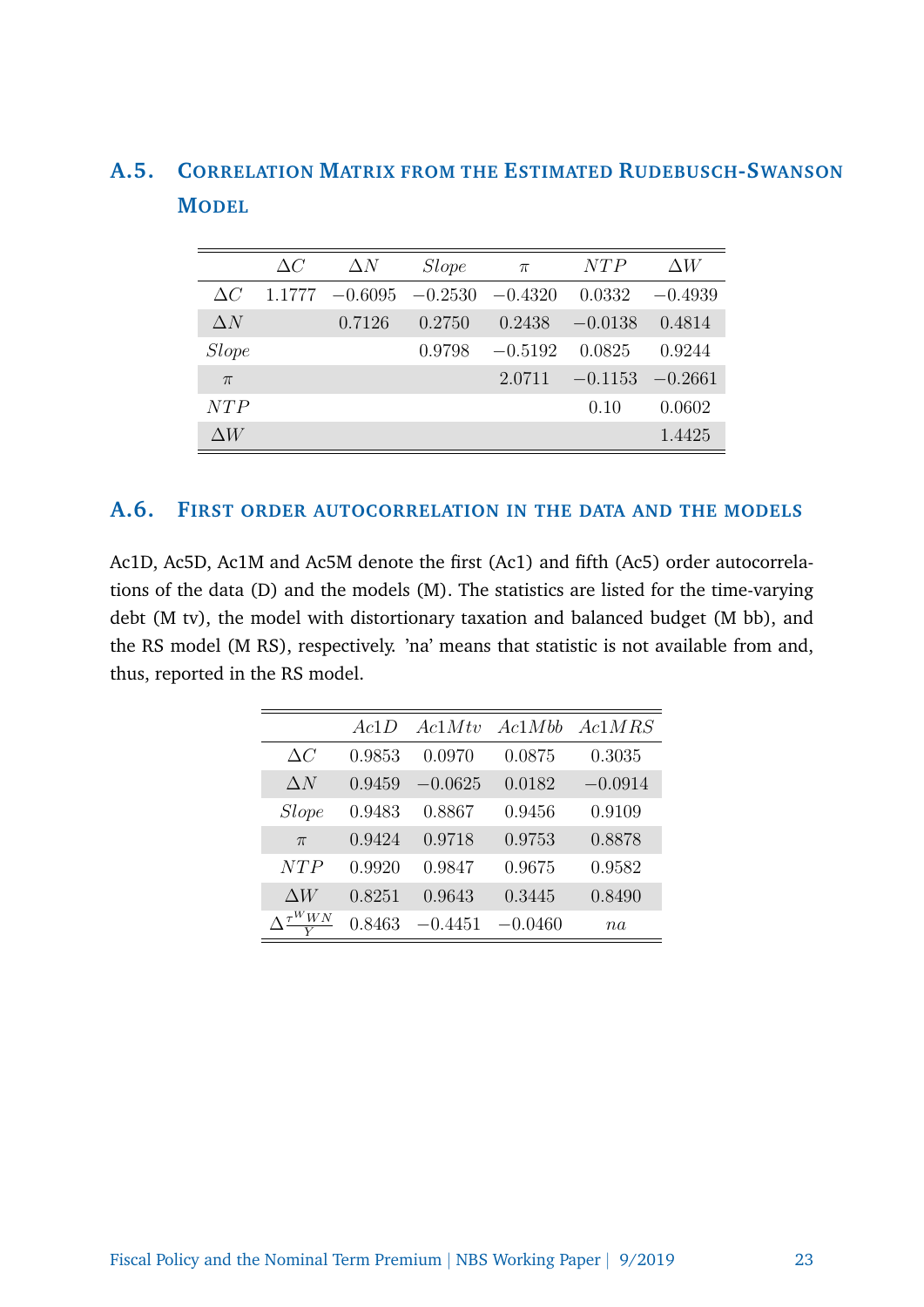#### **A.7. FIFTH ORDER AUTOCORRELATION IN THE DATA AND IN THE MOD-ELS**

|                                            | Ac5D      | Ac5Mtv    | Ac5Mbb    | Ac5MRS    |
|--------------------------------------------|-----------|-----------|-----------|-----------|
| $\Delta C$                                 | 0.7612    | $-0.0031$ | $-0.0093$ | $-0.0034$ |
| $\Delta N$                                 | 0.5548    | $-0.0020$ | $-0.0315$ | $-0.0357$ |
| Slope                                      | 0.3080    | 0.7012    | 0.7602    | 0.6428    |
| $\pi$                                      | 0.4232    | 0.9101    | 0.8467    | 0.6257    |
| NTP                                        | 0.9645    | 0.9203    | 0.8352    | 0.7874    |
| $\Delta W$                                 | $-0.1924$ | 0.8692    | 0.3473    | 0.5141    |
| $\Lambda \frac{\tau^W W N}{\sqrt{2\pi} M}$ | $-0.1947$ | $-0.031$  | $-0.0468$ | na        |

### **B. CONSTRUCTION OF TIME SERIES**

To construct the following time series, we follow the procedures in Christoffel et al. (2013) and Leeper et al. (2010):

PY: Gross Domestic Product. Bureau of Economic Analysis (BEA). Nipa Table 1.1.5, line 1.

P: GDP deflator personal consumption expenditures. Source: BEA, Nipa Table 1.1.4, line 2.

C: Private Consumption. Source: BEA, Nipa Table 1.1.6, line 2.

L: hours, measure of the labour input. This is computed as  $L = H \times (1 - U/100)$ , where  $H$  and  $U$  are the average over monthly series of hours and unemployment, respectively. Source: U.S. Bureau of Labor Statistics, series LNU02033120 for hours and LNS14000000 for unemployment.

INT: Net Interest Payments of Federal Government Debt. Source: BEA, Nipa Table 3.2 (line 29-line13).

G: Government consumption is computed as current consumption expenditures (line 21)+gross government investment (line 42)+net purchases of non-produced assets (line 44)-consumption of fixed capital (line 45). Source: BEA, Nipa Table 3.2

W: Wage and Salary Disbursement. BEA. Series ID A576RC1.

 $WL:$  labour income tax base. Source: Nipa Table 1.12 (line 3).

Fiscal Policy and the Nominal Term Premium | NBS Working Paper | 9/2019 24